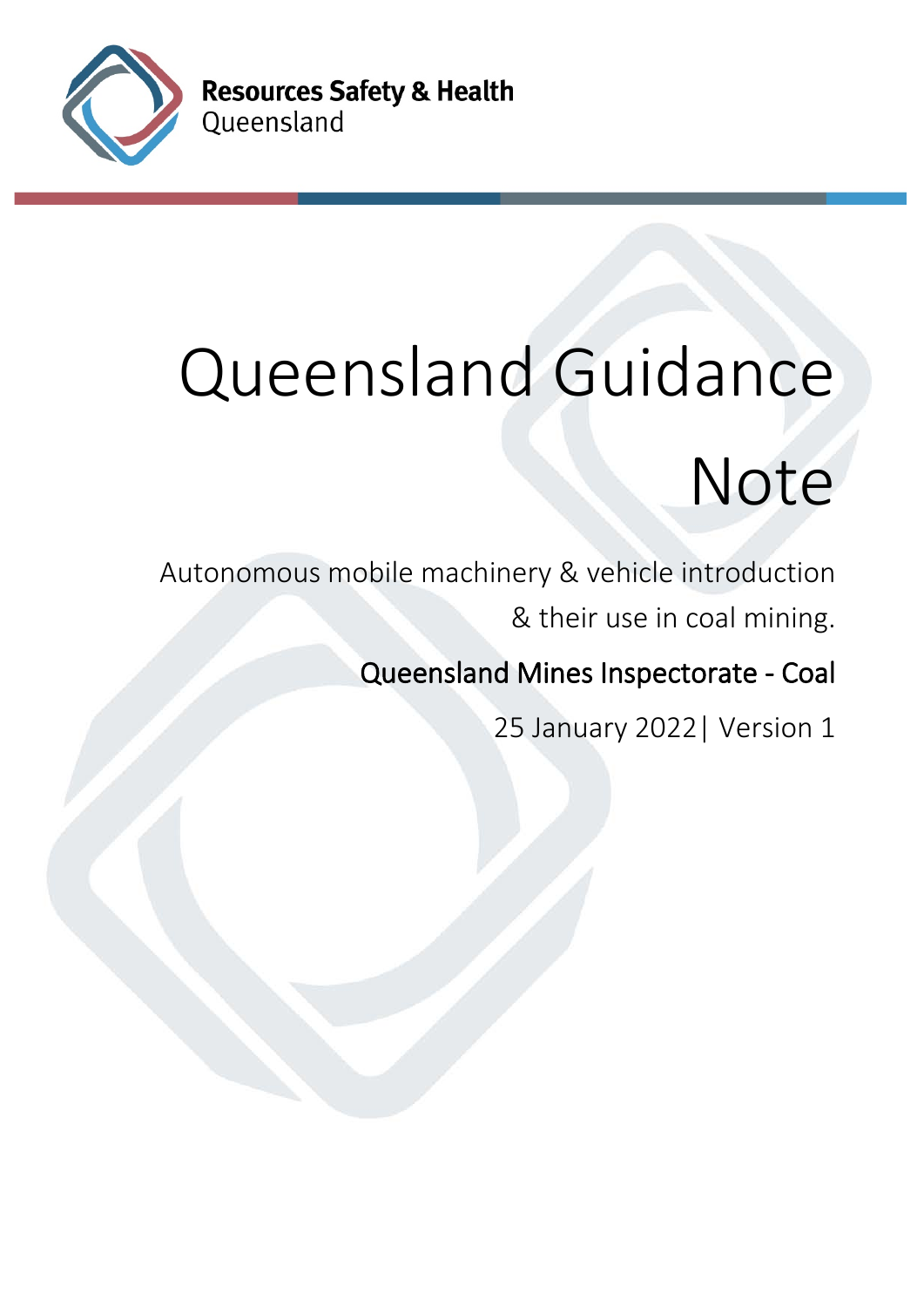Reference is made to the following legislation as applicable to a Mine in Queensland:

- *[Qld Coal Mining Safety and Health Act 1999](https://www.legislation.qld.gov.au/view/html/inforce/2020-07-01/act-1999-039)*
- [Qld Coal Mining Safety and Health Regulation 2017](https://www.legislation.qld.gov.au/view/html/inforce/2021-01-01/sl-2017-0165)

This Guidance Note has been issued by the Queensland Mines Inspectorate of the Resources Safety and Health Queensland (RSHQ). It is not a Recognised Standard as defined in the *Coal Mining Safety and Health Act 1999* (CMSHA). Compliance with this Guidance Note may not be sufficient to ensure compliance with the requirements in the legislation. Guidance Notes may be updated from time to time.

For the most current version of in-force legislation visit the Queensland Legislation website:

<https://www.legislation.qld.gov.au/browse/inforce> or contact your local Inspector of Mines.

This publication has been compiled by Inspectors of Mines of Resources Safety and Health Queensland.

#### © State of Queensland, 2022

The Queensland Government supports and encourages the dissemination and exchange of its information. The copyright in this publication is licensed under a Creative Commons Attribution 3.0 Australia (CC BY) licence.

Under this licence you are free, without having to seek our permission, to use this publication in accordance with the licence terms.



You must keep intact the copyright notice and attribute the State of Queensland as the source of the publication.

*Note: Some content in this publication may have different licence terms as indicated.*

For more information on this licence, visit<http://creativecommons.org/licenses/by/3.0/au/deed.en>

The information contained herein is subject to change without notice. The Queensland Government shall not be liable for technical or other errors or omissions contained herein. The reader/user accepts all risks and responsibility for losses, damages, costs and other consequences resulting directly or indirectly from using this information.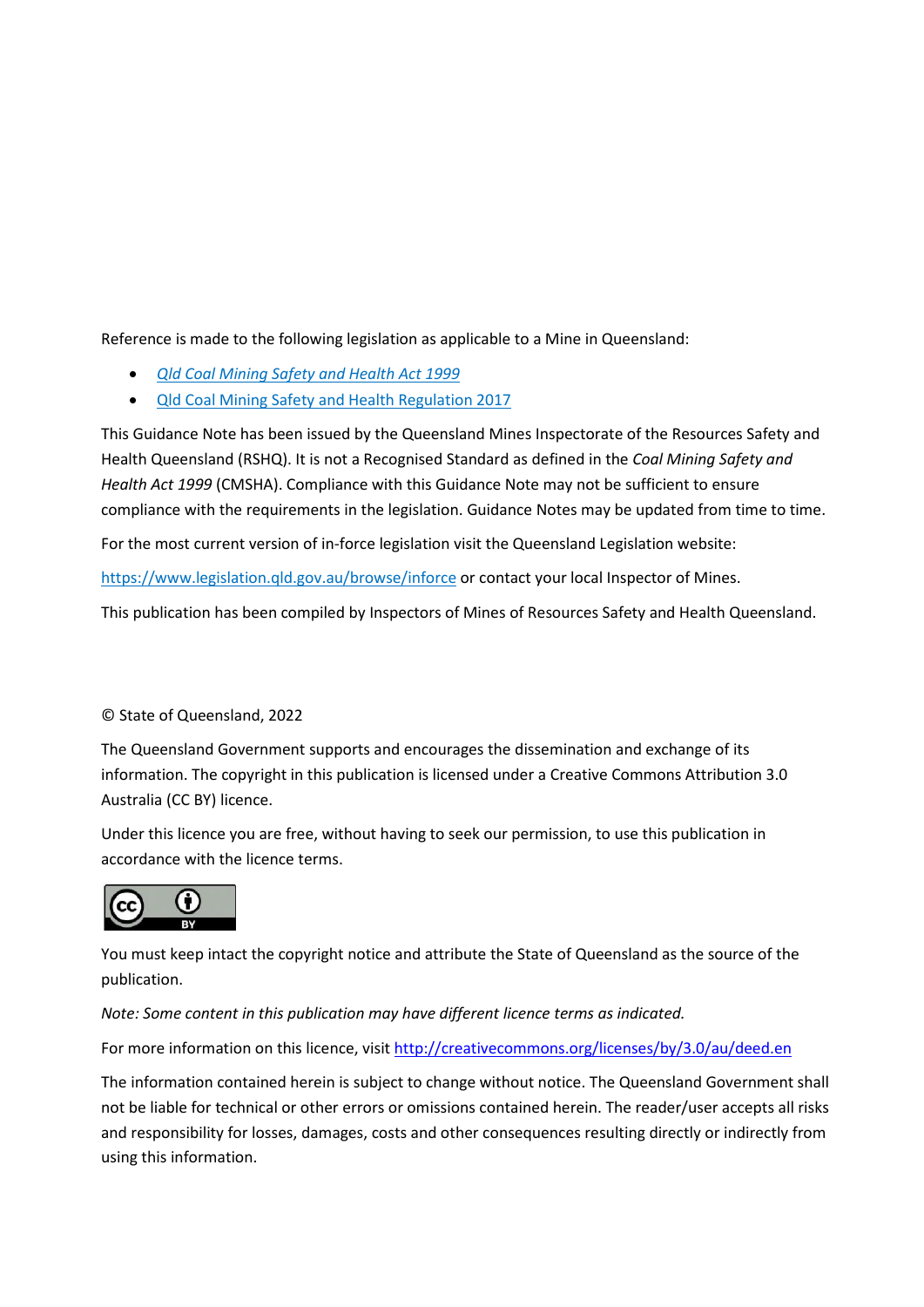# Contents

| $\mathbf{1}$   |      |             |    |  |
|----------------|------|-------------|----|--|
| 2              |      |             |    |  |
| 3              |      |             |    |  |
|                | 3.1  |             |    |  |
|                | 3.2  |             |    |  |
| 4              |      |             |    |  |
|                | 4.1  |             |    |  |
|                | 4.2  |             |    |  |
| 5              |      |             |    |  |
|                | 5.1  |             |    |  |
|                | 5.2  |             |    |  |
|                | 5.3  |             |    |  |
|                | 5.4  |             |    |  |
|                | 5.5  |             |    |  |
|                | 5.6  |             |    |  |
|                | 5.7  |             |    |  |
|                | 5.8  |             |    |  |
| 6              |      |             |    |  |
|                | 6.1  |             |    |  |
|                | 6.2  |             |    |  |
|                | 6.3  | Instruction | 11 |  |
|                | 6.4  |             |    |  |
|                | 6.5  |             |    |  |
| $\overline{7}$ |      |             |    |  |
| 8              |      |             |    |  |
| 9              |      |             |    |  |
| 10             |      |             |    |  |
| 11             |      |             |    |  |
|                | 11.1 |             |    |  |
|                | 11.2 |             |    |  |
|                | 11.3 |             |    |  |
|                | 11.4 |             |    |  |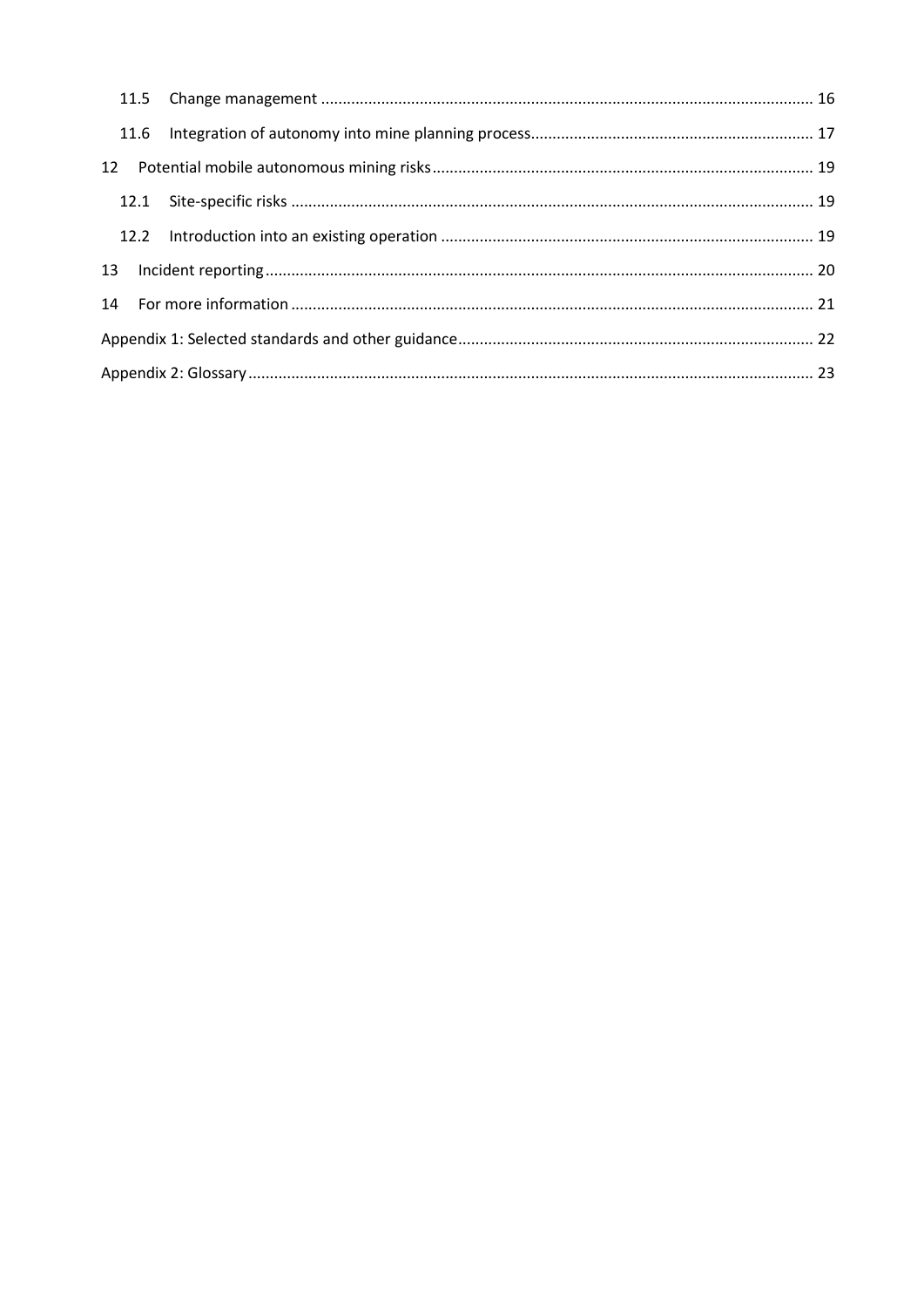# <span id="page-4-0"></span>1 Purpose

This Queensland Guidance Note (QGN) is to provide practical guidance to the mine operators and Site Senior Executives (SSEs) of the requirements for safe introduction and use of autonomous mobile machinery and vehicles.

The content of QGN should be considered in addition to any Australian or International Standards that may be applicable for this type of equipment.

Acknowledgement is given to the *[Western Australian Code of Practice -](https://www.dmp.wa.gov.au/Documents/Safety/MSH_COP_SafeMobileAutonomousMiningWA.pdf) Safe mobile autonomous mining [in Western Australia](https://www.dmp.wa.gov.au/Documents/Safety/MSH_COP_SafeMobileAutonomousMiningWA.pdf)* which has been utilised in the development of this guidance note.

#### <span id="page-4-1"></span>2 Scope

This document applies to:

• all Queensland coal mining operations, defined under the *Coal Mining Safety and Health Act 1999* (CMSHA)

This guidance note will assist those involved with mobile autonomous mining in Queensland to meet their legislative obligations.

It is designed to provide guidance on design, planning, change management, implementation and safe operation systems for mobile autonomous and semi-autonomous systems used in surface and underground coal mines.

# <span id="page-4-2"></span>3 Application

## <span id="page-4-3"></span>3.1 General

This guidance note applies to the control of autonomous loaders, trucks and other mobile equipment such as, but not limited to, drills and dozers at mine sites. It also applies to autonomous machinery used in underground coal mining activities such as, but not limited to, Longwalls and continuous haulage mining systems.

This guidance note focuses on the identification of the unique risk profiles in relation to new or existing autonomous mining systems.

This guidance note does not apply to:

- remote operations centres
- unmanned aerial vehicles (UAVs)
- remote controlled systems, but parts could be relevant to mobile tele-remote systems if they incorporate additional functionality that takes autonomous control of machines
- autonomous functionality of a process or machine that moves on:
	- o fixed infrastructure such as rail (e.g. trains, stackers, reclaimers)
	- o a fixed base (e.g. laboratory robots).

This guidance note should be followed if you have functions and responsibilities for planning, designing, implementing, and maintaining mobile autonomous mining systems. The guidance note may also be useful for supervisors, operations personnel, and safety and health representatives who need to understand the hazards associated with mobile autonomous mining systems.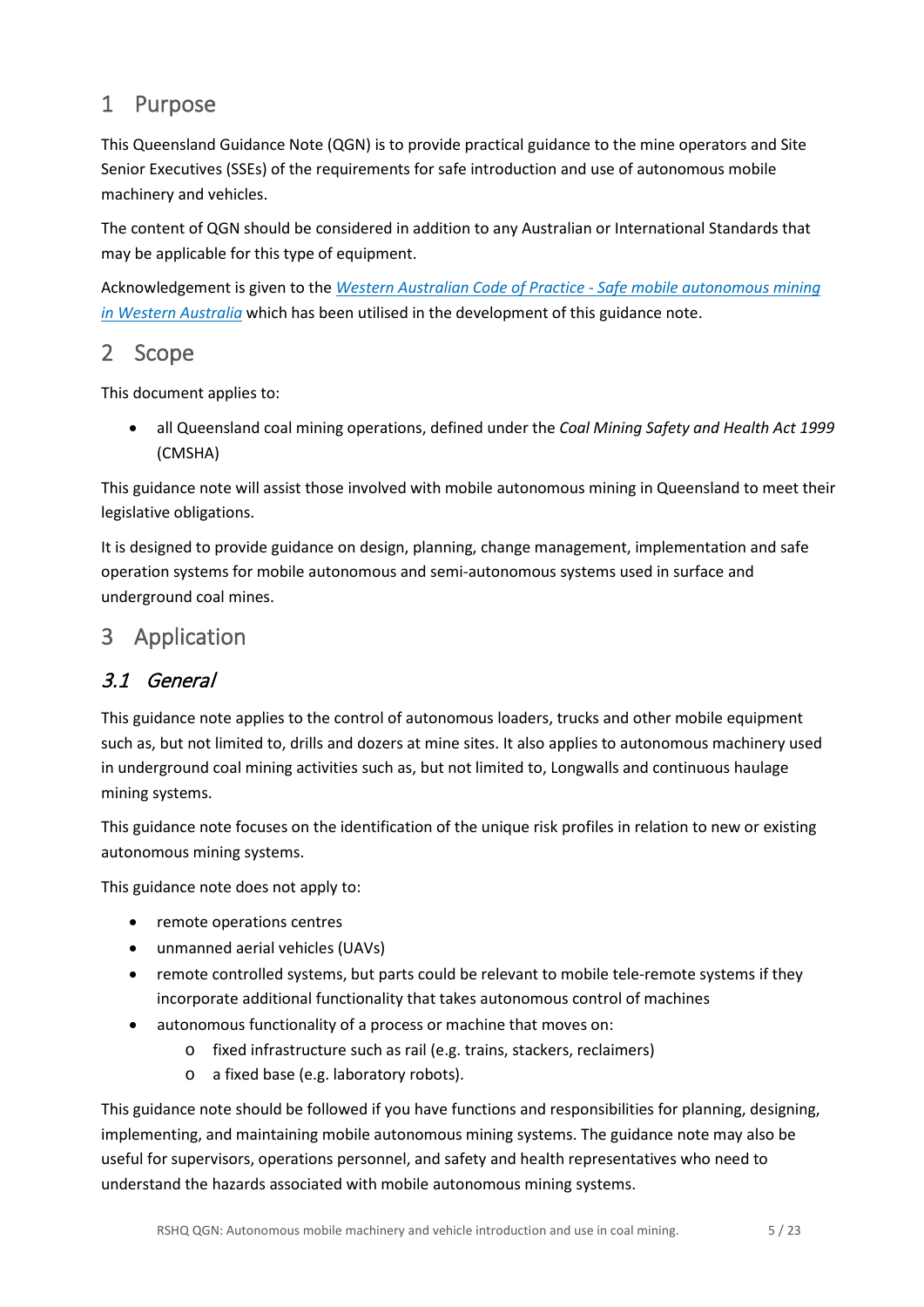*Note: The term* autonomous *is used in this guidance note to cover both autonomous and semiautonomous mining system. It does not apply to remote controlled systems, but parts of the guidance note could be relevant to tele-remote systems if they incorporate additional functionality that takes autonomous control of machines.*

## <span id="page-5-0"></span>3.2 Legal requirements

Mining legislation requires for risk to a person from operations to be at an acceptable level, the operations must be carried out so that the level of risk from the operations is—

- a) within acceptable limits; and
- b) as low as reasonably achievable.

To decide whether risk is within acceptable limits and as low as reasonably achievable regard must be had to—

- c) the likelihood of injury or illness to a person arising out of the risk; and
- d) the severity of the injury or illness.

## <span id="page-5-1"></span>4 Introduction

#### <span id="page-5-2"></span>4.1 Aims

Mobile autonomous mining, like any large-scale mining activity, is hazardous with many inherent risks. When integrated with a manually operated mining operation, additional risks may be present beyond those recognised for conventional mining techniques.

The aims of this guidance note are to describe:

- a set of desired safety outcomes for mobile autonomous mining.
- the variables to be considered to demonstrate that a mobile autonomous mining system is safe and performing as designed
- the broader occupational health and safety requirements for operating in accordance with the Queensland Mines Safety and Health Acts and Regulations.

The guidance note promotes a proactive approach to the introduction and operation of mobile autonomous mining systems to ensure the safe use of mobile autonomous (and semi-autonomous) technology. It also promotes continuing communication and consultation between system and component suppliers and the mining operation as the end user.

The obligations apply to all stakeholders from systems design, construction of mobile equipment, control centres, mine planning, commissioning of systems, implementation, operation, and maintenance, to achieve the desired safety outcomes for both surface and underground operations.

## <span id="page-5-3"></span>4.2 Roles and responsibilities

A senior position within the mine's management structure should be assigned the role and responsibilities for the introduction, implementation, and operation of autonomous mining systems.

There are two main groups involved in the introduction, implementation, and operation of autonomous mining systems:

• system builders — those who design, manufacture, import, supply, and commission or install the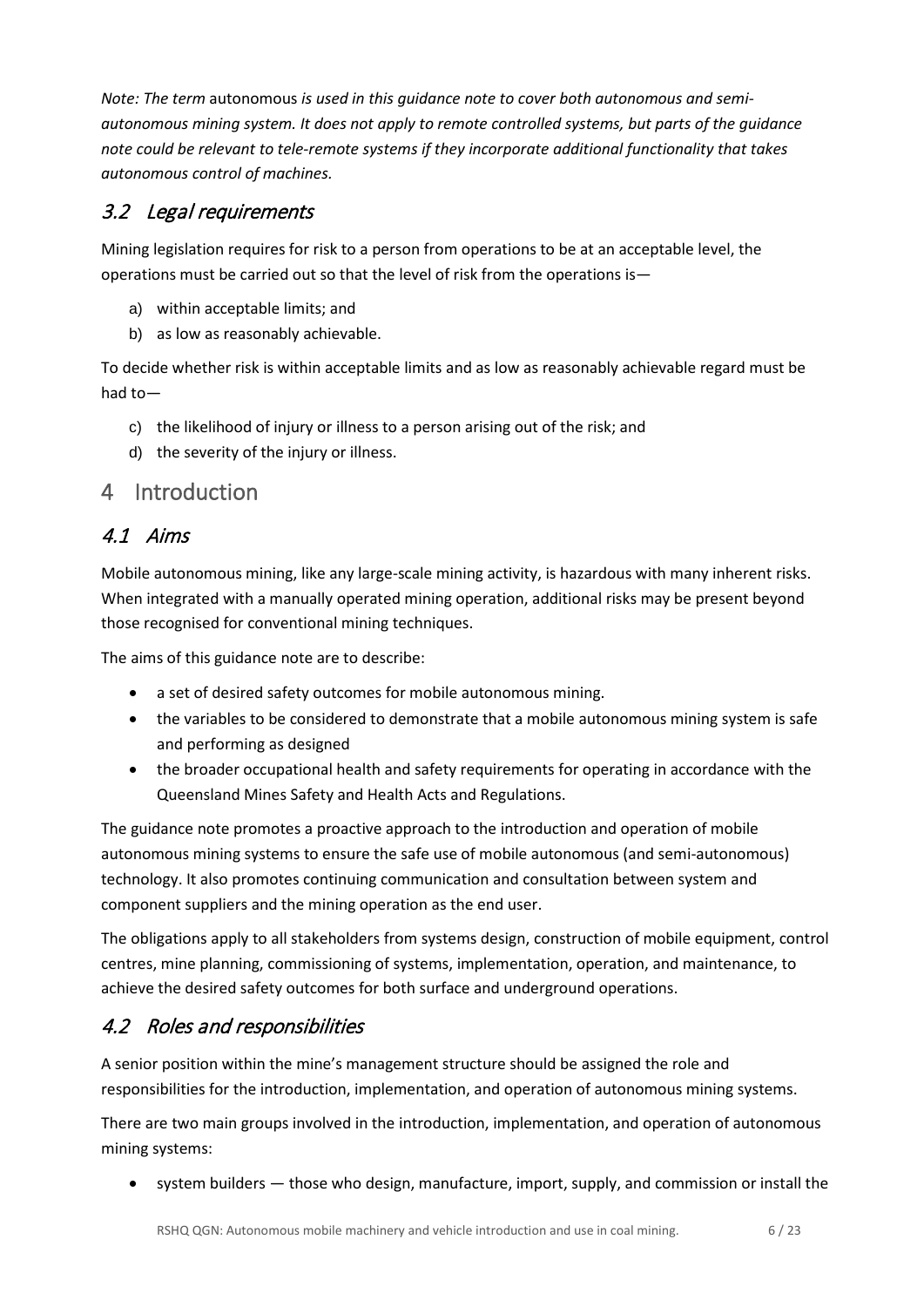system

• system operators — those who use the system, including operators, contractors, and maintainers.

The first group may comprise multiple parties, including original equipment manufacturers (OEMs), or the system may be built in-house by the coal mine operator, or by a third party developer.

Communication and cooperation are keys to a successful autonomous operation. The roles and responsibilities of those involved should be defined and agreed upon by all parties. While some roles and responsibilities have been assigned to certain stakeholders, it is noted that many are dependent on information supplied by another party. Circumstances, unique to each operation may result in assignment of some of these roles and responsibilities differing from those outlined below.

#### **System builders**

The responsibilities of system builders should include:

- assessing the proponent's proposal and determining the suitability and compatibility of system components
- participating in initial site risk assessments to determine the suitability of the proposed autonomous mining approach
- establishing standards to which the machine and system will comply
- determining requirements for mine supplied componentry to allow the system operator to ensure the safety integrity of final system (e.g. communications infrastructure)
- establishing performance specifications that ensures the safety and health of coal mine workers is not affected
- sharing residual risk information with the system operator for inclusion in the operator's safety and health management system
- supplying safety information for maintaining the system's integrity over its life cycle
- providing information and instructions on use of the system regarding:
	- o operation, maintenance, and servicing
	- o calibrating test procedures
	- o commissioning information
	- o trouble shooting test procedures
	- o performance parameters (e.g. system response for use in safety plans)
- providing information and instructions on how tailored or bespoke systems may affect or be affected by other components and systems
- providing assurance of certification-type testing of the system and components (e.g. electromagnetic compatibility, EMC; base machine performance)
- establishing communication security and making recommendations regarding cyber security
- Communication of information relating to learnings from events where system is used (globally, independent of system operator), in particular controls implemented following incidents.

#### **System operators**

The responsibilities of system operators should include:

• developing the proposal and requirements for the introduction of autonomous mining machinery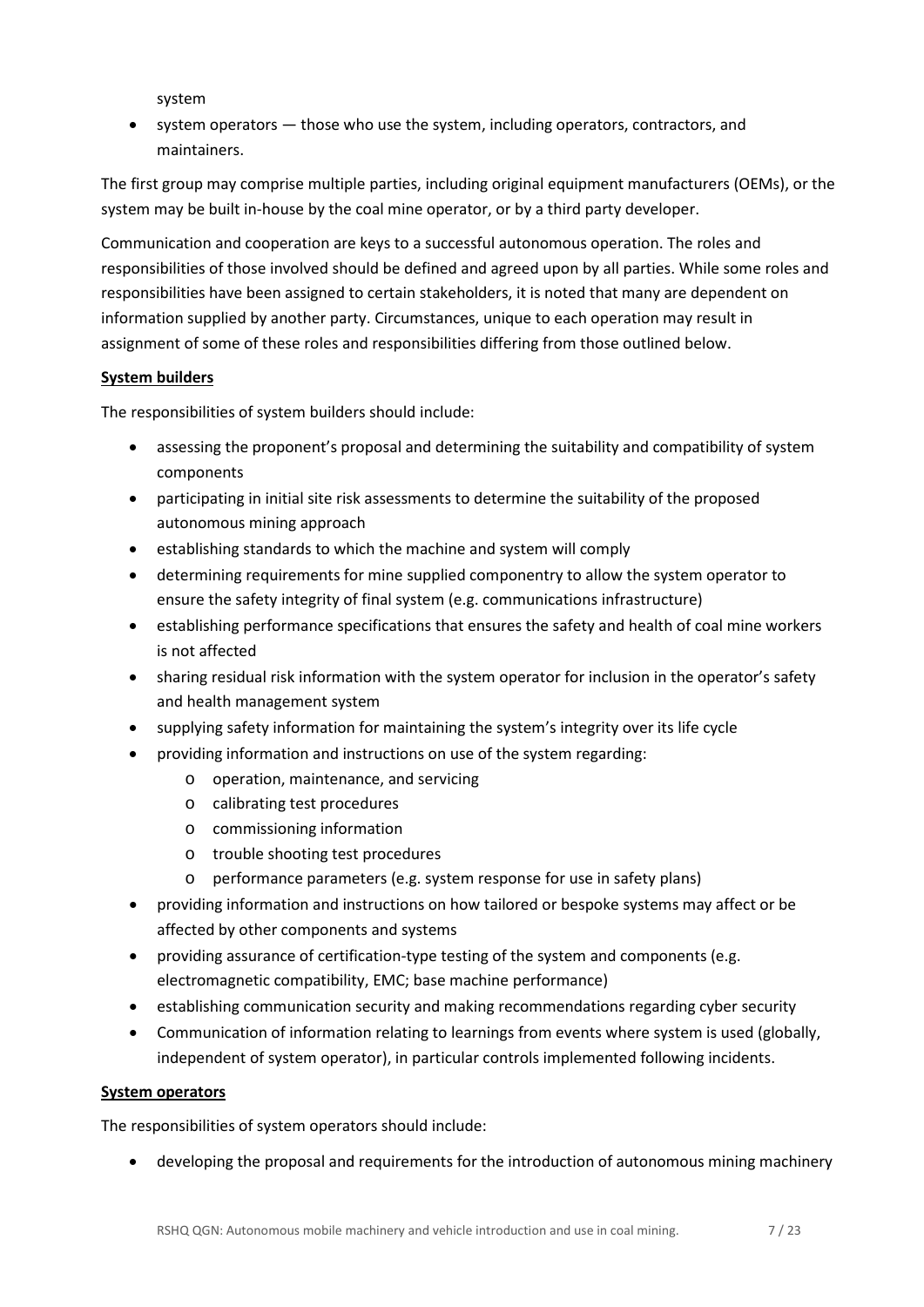- conducting an initial site risk assessment to determine the suitability of the proposed autonomous mining approach
- understanding the risks associated with the system, including any residual risks
- using the system in accordance with the specifications, and seeking advice if design specifications or system components are to be modified after commissioning
- incorporating information from system builders into the site's safety management plan
- developing safe work procedures to integrate the autonomous operation into the mine
- establishing change management processes
- consulting with coal mine workers on autonomy implementation and hazards
- training mine personnel in relation to autonomous operations, including
	- o operation of equipment within autonomous areas
	- o processes and procedures for work in autonomous areas
- managing communication associated with the development and deployment of a system (e.g. general awareness training for all personnel on site to make them aware of the hazards associated with autonomous mining) auditing any site-supplied componentry (e.g. computers, servers, radios, positioning system, Wi-Fi, telecommunications) to confirm its compatibility with systems security, and that builder requirements for safety integrity are met
- maintenance management plans
- recording, reporting, investigating incidents and taking action to prevent similar incidents reoccurring
- <span id="page-7-0"></span>5 Safety and risk management process

## <span id="page-7-1"></span>5.1 Introduction

Autonomous mining machinery can support significant reduction of risk exposure. It can also introduce hazardous situations not normally encountered on a conventional manually operated mine site.

Legislation requires that if there is a significant change to the coal mining operations of the coal mine the following must occur:

- Plan to immediately review the safety and health management system so that risk to persons is at an acceptable level
- The site senior executive must review the principal hazard management plans and standard operating procedures in consultation with coal mine workers affected by the plans and operating procedures.

The effective management of the risks associated with operating a mobile autonomous mining system requires input from diverse operational groups including researchers, design engineers, project managers, team leaders, controllers, safety and health representatives, coal mine workers involved in the tasks, and emergency response personnel.

The risk management process should address the following questions.

- What are the potential scenarios for mobile autonomous mining incidents?
- What are their potential consequences in terms of safety and health?
- What controls are available and how effective are they?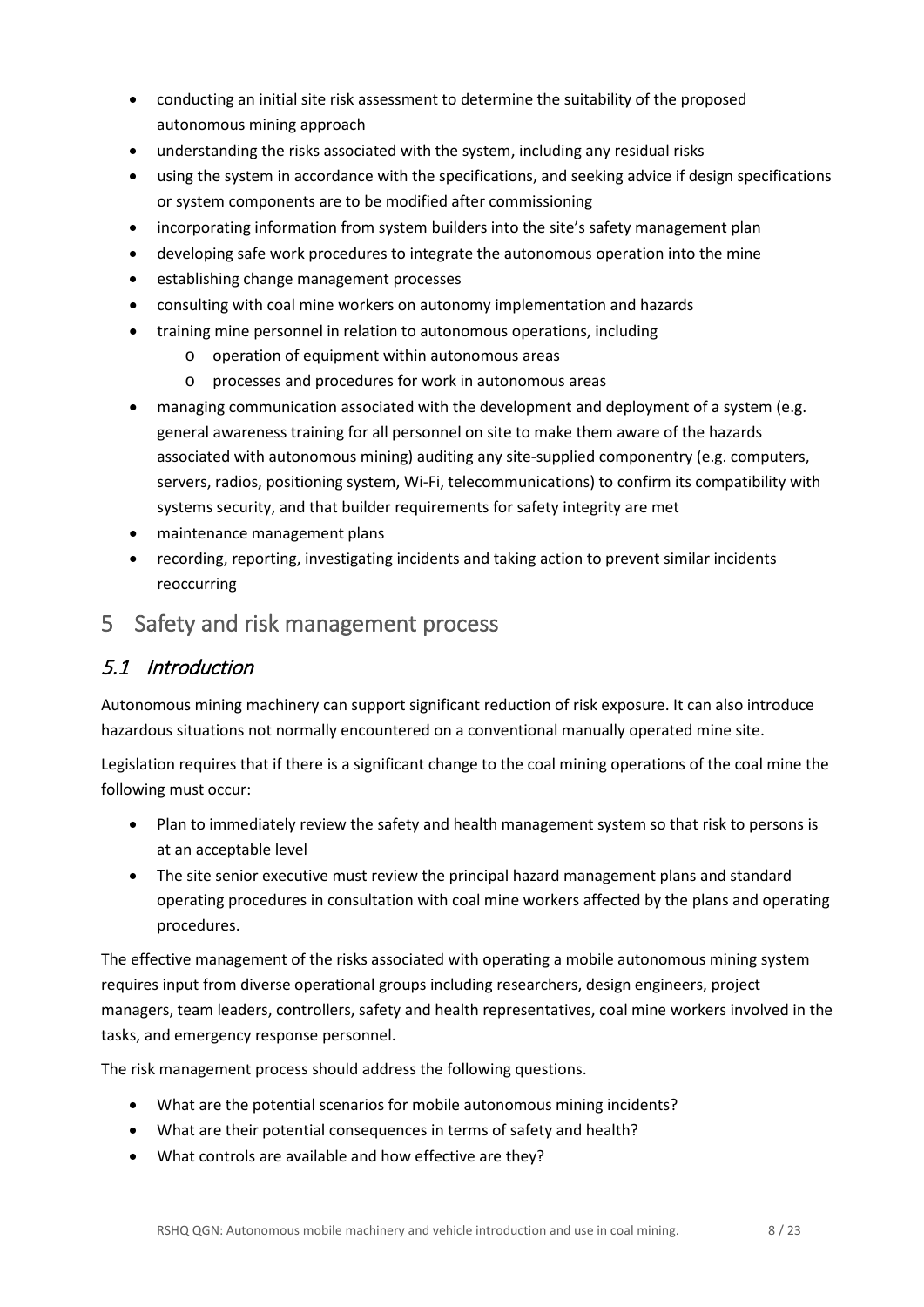## <span id="page-8-0"></span>5.2 Communication and consultation

Communication and consultation are fundamental for ensuring the most effective risk management. It is essential that those with knowledge of the design, engineering, commissioning, operation and maintenance of the autonomous mining systems are involved in assessing and minimising associated risks during the operational life cycle.

#### <span id="page-8-1"></span>5.3 Information for risk management

Mining operations should be able to demonstrate that the hazards associated with mobile autonomous mining are being controlled so far as is reasonably achievable by considering issues such as:

- any previous events or information (e.g. incident and injury reports, the chief executive officer's database, and data from similar technology applications)
- reliability, maturity and available safety features of autonomous equipment and systems
- provision and frequency of validation processes (e.g. trials, functionality testing)
- suitability of established work procedures (e.g. separation, inspection, and maintenance processes)
- whether established emergency procedures are sufficient
- the provision and competency of operational and support personnel (e.g. assessment of knowledge and training needs)
- identification of specific risks and provision for regular reviews of controls.
- potential event escalation

#### <span id="page-8-2"></span>5.4 Risk identification

The use of autonomous technology in an operating mine environment will change established safety systems. It is important to identify these changes and the associated risks.

Some potential mobile autonomous mining risks are listed in [Section 12.](#page-18-0)

## <span id="page-8-3"></span>5.5 Risk analysis

It is important that those undertaking a risk assessment have the necessary information, training, knowledge and experience of the:

- operational environment (e.g. scale, complexity, and physical environment of mining activities)
- operational processes (e.g. maintenance systems, work practices, interaction, separation)
- autonomous systems (e.g. functionality, safety features).
- autonomous mining system reducing exposure consequences or likelihood

## <span id="page-8-4"></span>5.6 Risk evaluation and management

All hazards related to mobile autonomous mining need to be identified and controlled. Higher-order control measures eliminate or reduce the risk more effectively than administrative controls or personal protective equipment.

For mobile autonomous mining, it is advisable to implement:

- primary controls that
	- o avoid the risk by deciding not to start or continue with the activity (e.g. excessive slip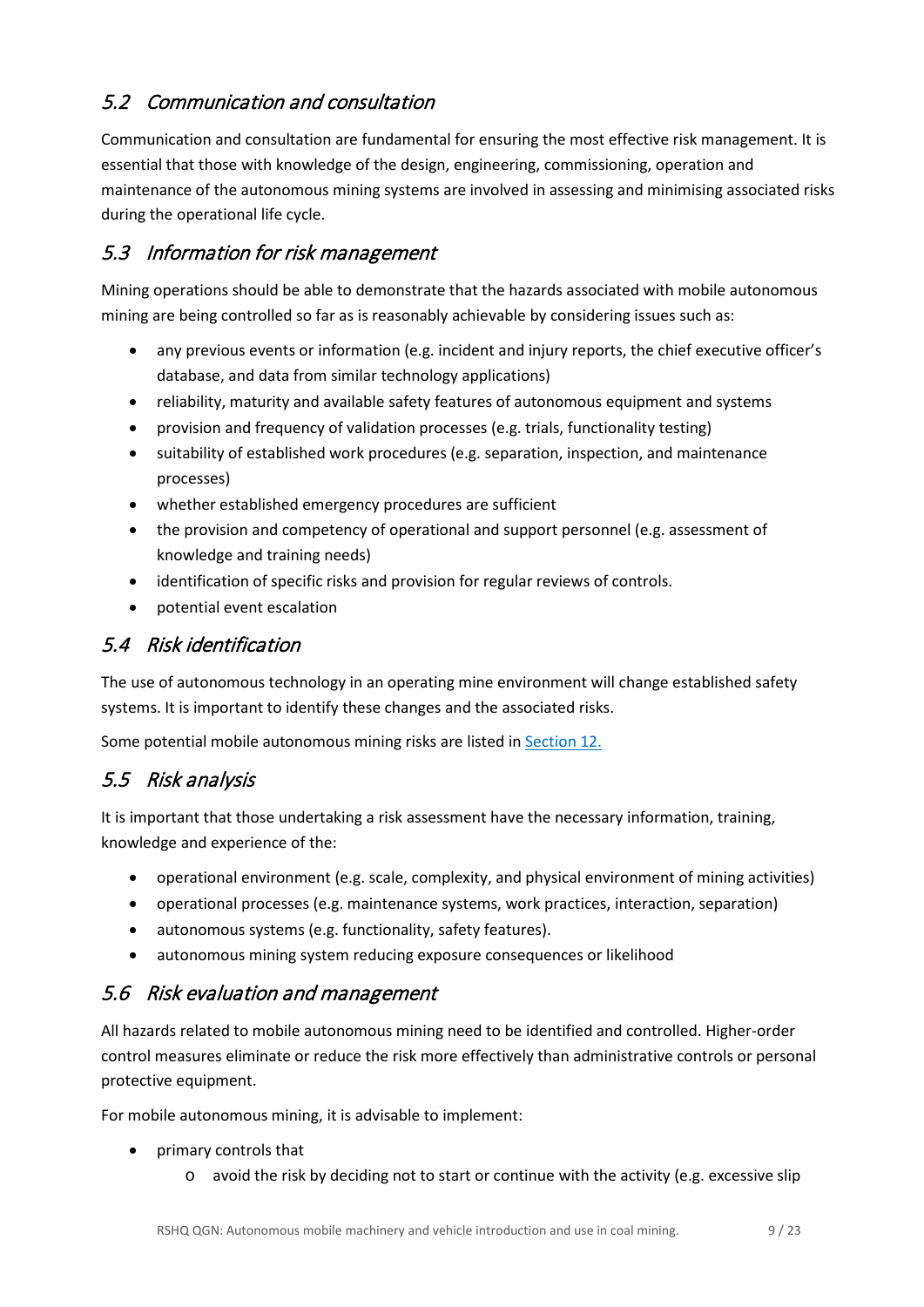detection)

- o remove the source of the risk (e.g. isolate or provide alternative access for personnel not directly involved with the autonomous activity)
- o change the likelihood (e.g. restrict specific functions to authorised personnel, systems that fail to safe state)
- o change the consequence (layers of protection e.g. decrease speed)

Prevention and management controls should be based on established processes and relevant standards, including:

- safe design, construction, and installation (according to specifications and design parameters)
- separation from mining equipment not fitted with the autonomous proximity technology / infrastructure
- effective change management processes
- operational and maintenance safe operating procedures (SOPs)
- competency-based training and assessment of workers
- supervision and management oversight.

## <span id="page-9-0"></span>5.7 Monitoring and review

To ensure the effectiveness of controls is maintained at the site, a monitoring and review program should be implemented that includes control audits, verification, and validation.

As part of the site's validation process, responsibilities and accountabilities should be clearly defined and assigned, and may include independent auditing. The findings should be used to:

- confirm that the recommendations of previous reviews have been actioned
- confirm that appropriate responses have been made to any incidents or issues arising
- verify compliance with specifications (e.g. inspection, monitoring, quality control)
- recommend any necessary operational or system design modifications, which are documented and managed through a formal change management process.

## <span id="page-9-1"></span>5.8 Documentation

Results of risk assessments need to be formally documented in the operation's risk register, as well as review outcomes and actions. The documentation of this information forms the basis of the site's safety and health management system for mobile autonomous mining systems.

# <span id="page-9-2"></span>6 Information, instruction, training, and supervision

## <span id="page-9-3"></span>6.1 Introduction

The provision of information, instruction, training, and supervision is an essential component of any safe system of work.

## <span id="page-9-4"></span>6.2 Information

Personnel must have the information necessary to complete tasks safely. Such information may include:

- manuals, specifications, and operating instructions provided by the system builder
- the operation's policies, procedures, and plans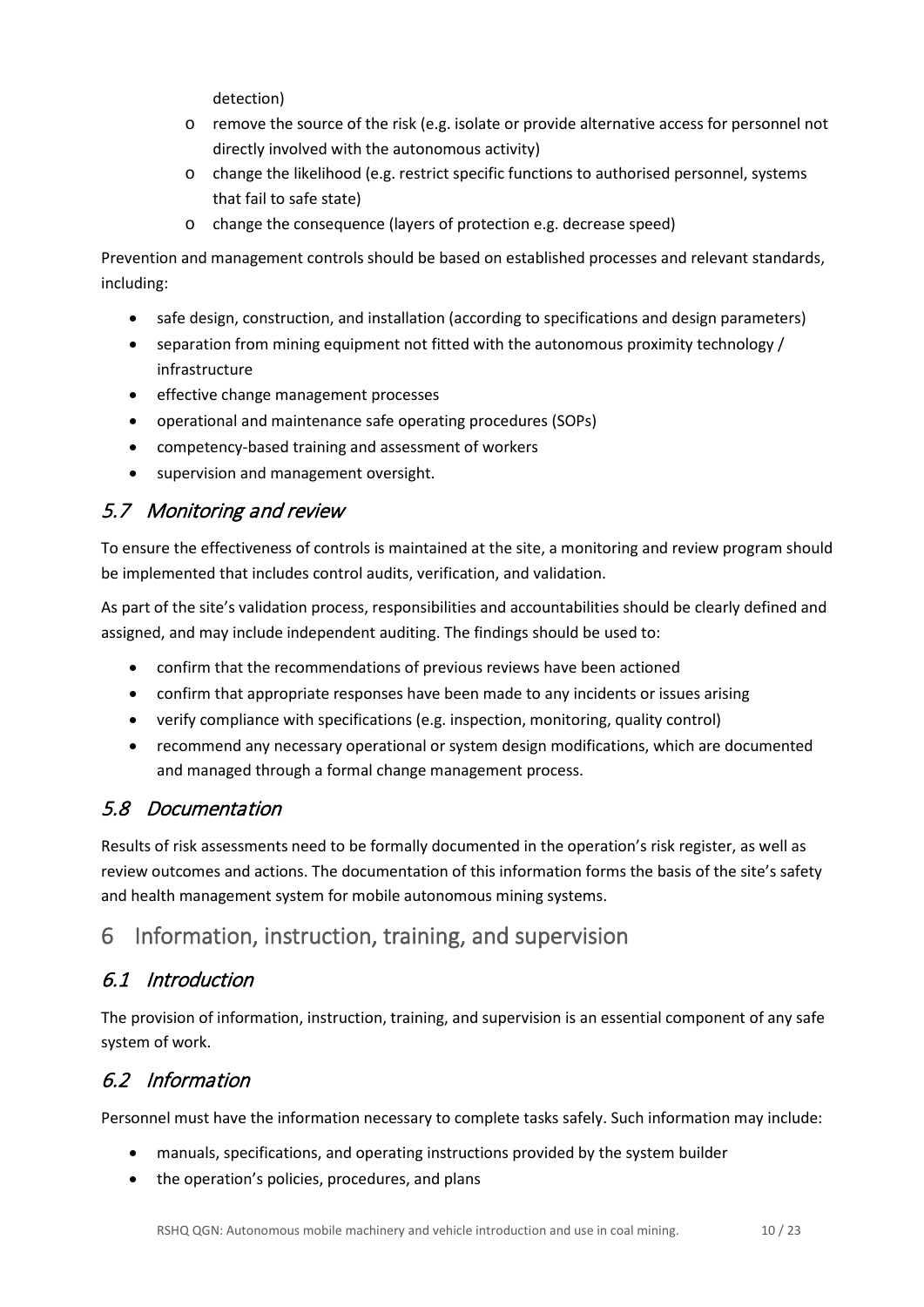• applicable legislation, Australian and International Standards, and other guidance material.

## <span id="page-10-0"></span>6.3 Instruction

Personnel must be instructed about system functionality and specific tasks to be undertaken, including the hazards and risks, the controls to be applied, and the job steps necessary to complete the tasks safely and correctly.

Instructional tools such as safe work instructions or procedures (SWIs or SWPs) and standard operating procedures (SOPs) may be used to document the process but should be reviewed and amended if there are any changes (e.g. equipment, conditions).

If there is to be a deviation from the SWPs, a job safety or hazard analyses (JSAs or JHAs) should be undertaken to capture the hazards for the task and ensure controls are implemented.

Such instructional tools must be approved as per the mine's risk management process.

# <span id="page-10-1"></span>6.4 Training

Personnel must be competent in the tasks they are assigned. This means they must have the knowledge and skills necessary to perform the task safely and correctly.

The risk management training provided must be appropriate to the assigned roles and responsibilities, and provide information on:

- the risk management process
- task-specific safe work methods, including the safe use of equipment and safe systems of work.

All personnel should understand the effects that their activities may have during commissioning, operation, and maintenance of the mobile autonomous mining system. They should also understand:

- what to expect if environmental or operational conditions change
- site requirements for monitoring of machine performance
- how to recognise when machines are not operating as intended
- how to report incidents.

Assessment of competency should be evidence based and verified before work commences. Competency may be verified by:

- recognition of prior learning
- on-site recognition or validation of current competency
- using the operation's training and development program.
- Verifications of competency must include a documented assessment.

Whenever systems of work or plant and equipment change, or new systems of work or plant and equipment are introduced, there must be a system to ensure affected personnel are consulted, retrained as necessary and reassessed.

#### <span id="page-10-2"></span>6.5 Supervision

Supervision is a fundamental safety function that complements the provision of information, instruction and training. Effective supervision sets and maintains the required standards of performance.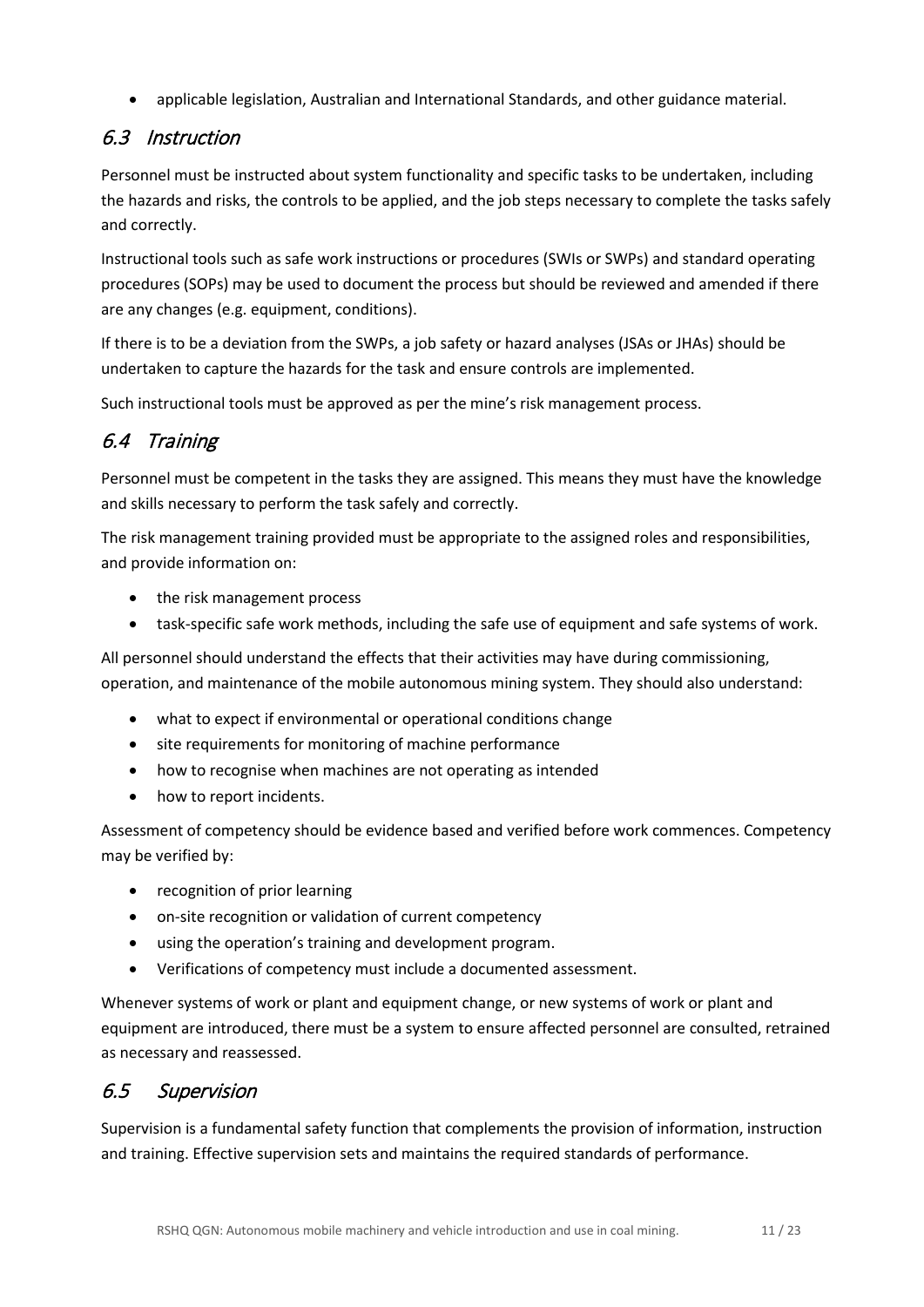Supervisors help achieve the operation's safety and health policy in a variety of ways, including:

- leading and managing their team using their understanding of the key principles and safety features of technology
- ensuring work is carried out in accordance with the safety and health management system
- confirming workers (including contractors) are trained and assessed as competent to perform their duties
- communicating regularly with those affected by work
- confirming fit-for-purpose equipment is available and used
- monitoring the workplace, and identifying and controlling hazards in accordance with site rules
- reporting and recording performance issues (e.g. equipment failures, variances to approved operating parameters)
- referring new and changed circumstances not covered in site rules to management for further instructions
- communicating learnings from incidents.

# <span id="page-11-0"></span>7 System planning and design for hazard control and safety integrity

System builders and users are required to identify, assess and control the hazards associated with autonomous operations. Safety integrity provides assurance that the safety-related elements of the autonomous system and operational controls provide suitable risk reduction to achieve the safe operation of the autonomous systems. The safety functionality of autonomous control systems should be designed:

- in accordance with relevant standards
- to meet statutory obligations (e.g. communication network licences).

The criticality of the safety functions, and the performance levels required of them, should be determined by the hazard identification and risk assessment process, including:

- roles and responsibilities of system operators and system builders
	- o agreed, defined and documented to reflect the operating model
	- o controls and authority levels are established to ensure changes do not increase the risk due to modified performance
- fail-to-safe state
- if elements of the system fail then the system is designed to fail (shutdown) to a safe condition
- assessment of human interactions with the autonomous systems (e.g. operational and maintenance personnel in autonomous areas)
- the impact of human interactions and behaviours on autonomous system performance (e.g. level of intervention actions for alarms and warnings)
- systems security
	- o controls that prevent unauthorised changes
	- o approval process to authorise system changes
	- o access control to manage implementation of changes (e.g. who, when).
	- o Protection against cyber-attacks.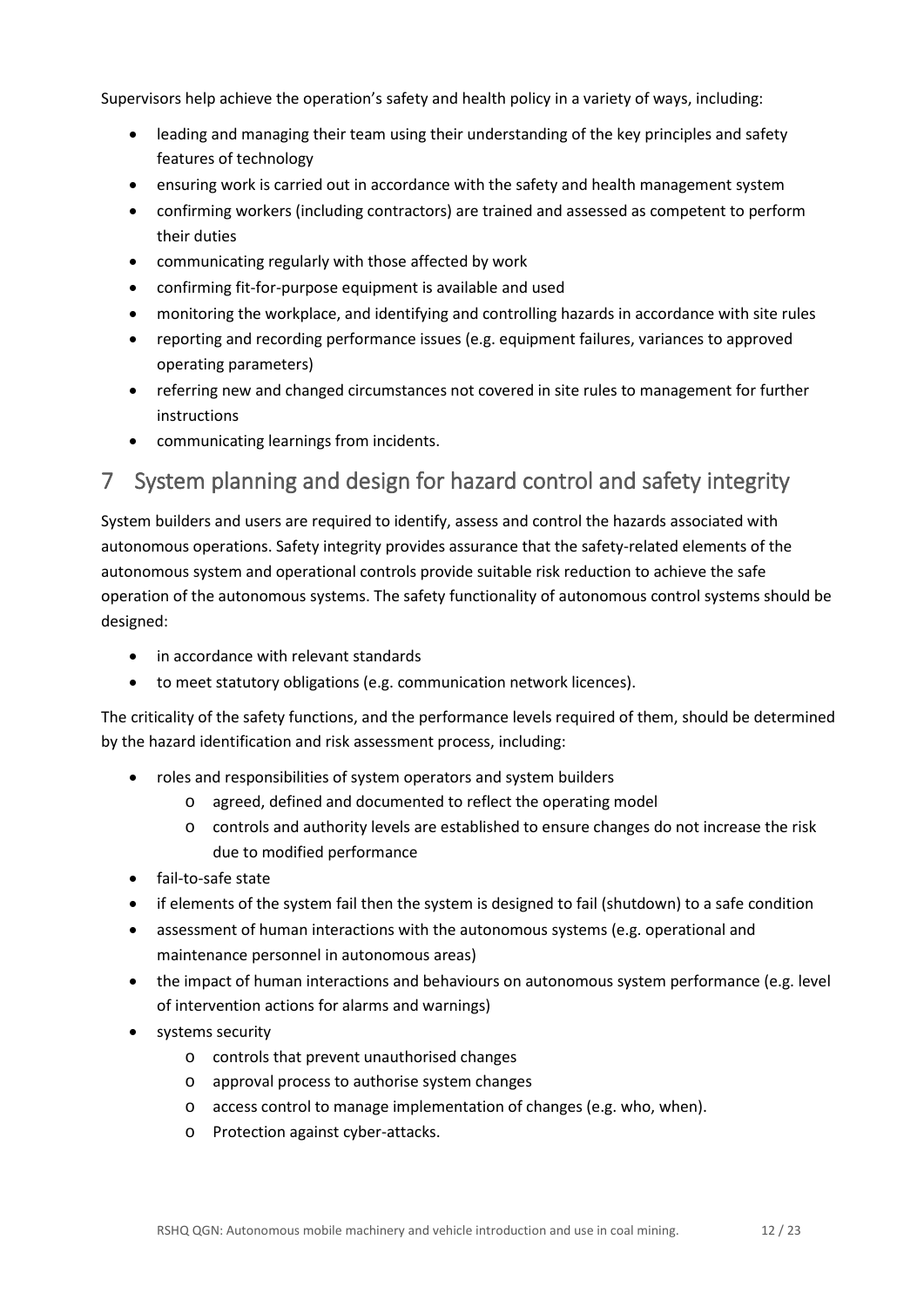# <span id="page-12-0"></span>8 Commissioning hazard controls

To achieve the desired safety outcomes, commissioning activities for autonomous equipment should adequately address matters such as:

- risk management process
- technology and specific functionalities are understood
	- $\circ$  identify hazards specific to the commissioning phase (e.g. safety critical tests)
	- o ensure appropriate controls are in place
- commissioning planning
	- o communications and reporting plan
	- o commissioning project plan and timeline
	- o selection and survey of suitable commissioning area (e.g. segregated, isolated)
	- o checklists for installation, assembly, and commissioning
	- o management of change
- commissioning test plan
	- o based on the recommended test procedures from the system builder
	- o safety systems tests
	- o operational performance tests
	- o system integration tests
	- o documented test procedures
- functional and user acceptance testing
	- o tests conducted in line with documented test procedures
	- o testing should be traceable to the system version or type to confirm systems meet the system builders' and operational requirements
	- o compliance with relevant standards
	- o test results are documented (e.g. pass, fail, defects, issues)
- systems acceptance
- formal process for managing unresolved defects and issues
- user acceptance based on system builder specifications
- training and assessment of competency for the various roles.

# <span id="page-12-1"></span>9 Operational hazard controls

To achieve the desired safety outcomes, the design and function of operational practices should adequately address matters such as:

- management and supervision, including support functions
- technical and system knowledge within operating teams
- roles and accountabilities
	- o job descriptions
- appointments
	- o changes introduced by autonomy
- competency validation (e.g. supervision, technical support, operators, maintainers)
- change management such as
	- o system updates and upgrades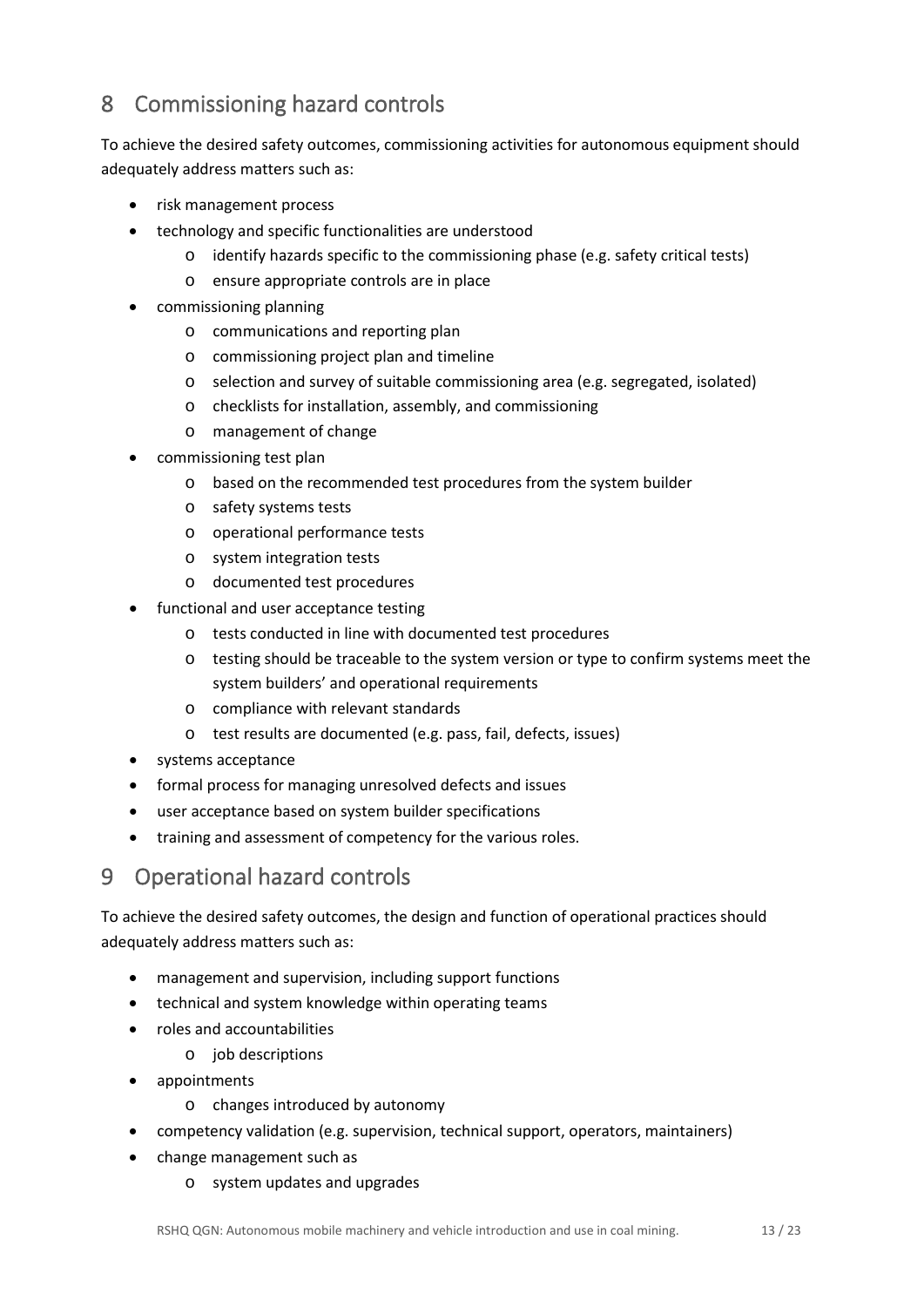- o changes to operational practices, documentation, and training requirements
- o sharing safety learnings
- interaction rules
	- o how changes between autonomous and manually operating modes are managed, documented and communicated
	- o interaction management and associated procedures to govern interactions between autonomous equipment, operated equipment, and pedestrians
- human factors (e.g. response to system information or warnings, adherence to exclusion zones)
- performance monitoring of continuous improvement and change management (e.g. equipment, systems, personnel)
- area security and control
	- o access control for autonomous, non-autonomous and mixed fleet areas
	- o area or hazard inspections that incorporate checks for area security and control
- tools and processes
	- o risk management (SWPs, JSAs, risk assessments, risk register)
	- o communication protocols and considerations (e.g. radio network)
	- o monitoring
	- o incident reporting
	- o emergency response
- technical support provision.

## <span id="page-13-0"></span>10 Maintenance hazard controls

To achieve the desired safety outcomes, maintenance activities for autonomous equipment should adequately address matters such as:

- safety-related parts of control systems and safety integrity considerations for system maintenance
- scheduled maintenance and inspections processes
- in situ inspection and servicing
- base platform
- autonomous components
- system (e.g. database management and maintenance)
- recovery procedures in autonomous areas
- area and activity isolation
	- o physical and virtual demarcation to provide safe area of work
- condition monitoring and diagnostics
- understanding criticality of autonomous components
	- o alarm and error reporting analyses to indicate system behaviour
- calibration and testing (including designated testing areas)
	- o after repairs and scheduled maintenance
	- o as indicated by system reporting tools
	- o following a component upgrade, system change or return to autonomous service
- other equipment considerations.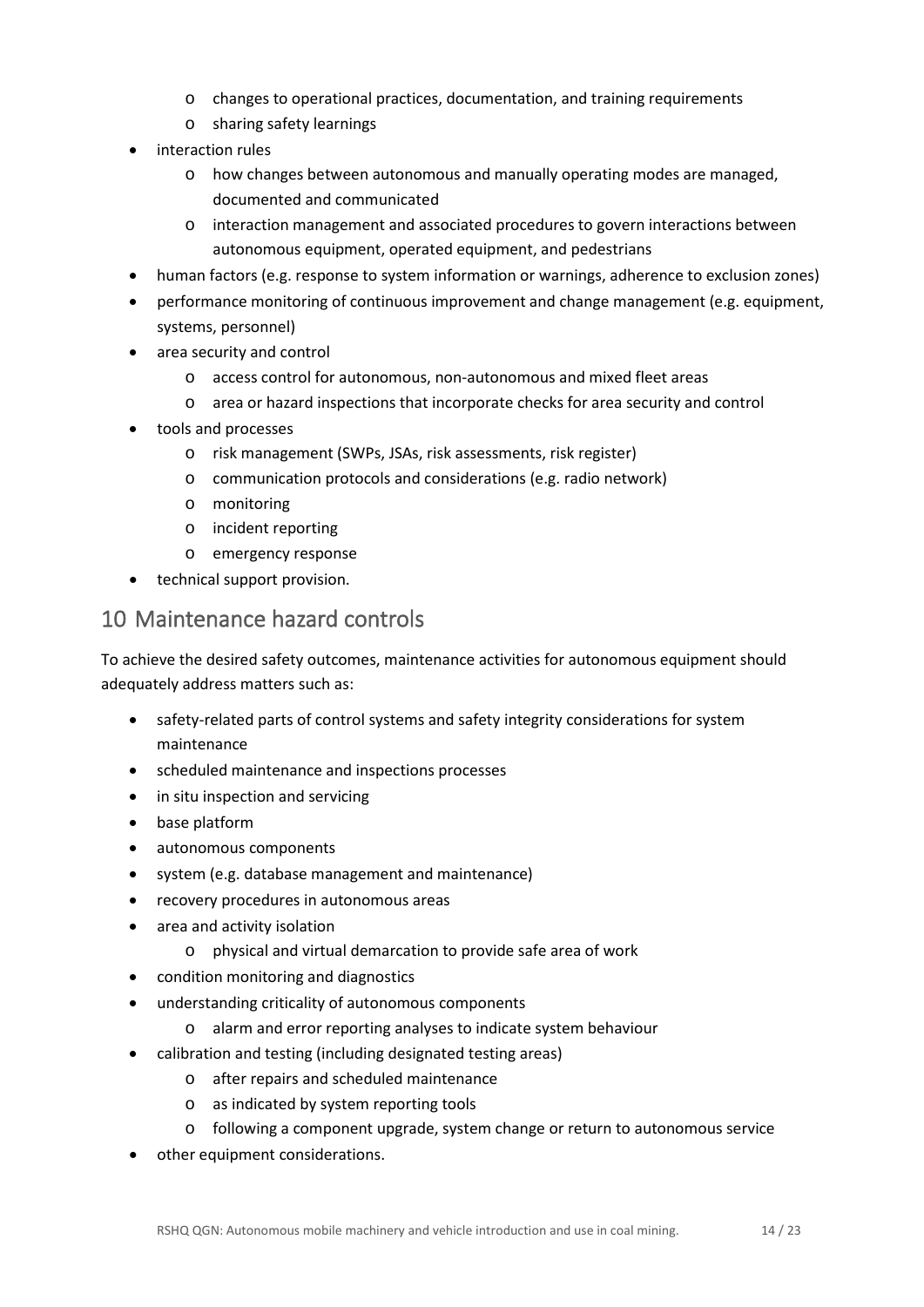# <span id="page-14-0"></span>11 Introducing mobile autonomous systems to mining operations

#### <span id="page-14-1"></span>11.1 Mobile autonomous applications

Autonomy can be used to move a variety of plant and equipment used in mining and exploration. Examples include, but are not limited to:

- haul trucks
- drill rigs
- **loaders**
- underground load-haul-dump (LHD) units (e.g. boggers)
- dozers
- continuous miners feeding trucks or conveyor systems
- mobile crushing and screening plants
- light vehicles
- haulage trains in loading and unloading applications.
- Longwalls
- Underground coal continuous haulage systems

#### <span id="page-14-2"></span>11.2 Decision to automate

The decision to automate parts or all of a mining operation is a business decision based on perceived future gains in safety, productivity, cost and sustainability.

#### <span id="page-14-3"></span>11.3 Assessing suitability of operation for automation

#### **People**

The workforce will be affected by the introduction of automation, particularly in regards to training and skills development. Furthermore, roles and skill requirements will change — new skills will be part of new organisational structures and some existing skills might no longer be applicable.

Potential changes need to be identified and managed carefully for the implementation of automation to be successful.

#### **Processes**

Automation will change the way in which the mine operates. It will impact many procedural aspects of mining such as:

- traffic management plans
- safety management plans
- safe work procedures
- work instructions.

These will need to be identified and developed in a timely manner to ensure the introduction of automation has the best chance of success.

The mine layout, mine design, mine plans and schedules will need to be tailored to accommodate autonomous mobile equipment and modifications need to be identified as early as possible to allow for sufficient time to incorporate any changes.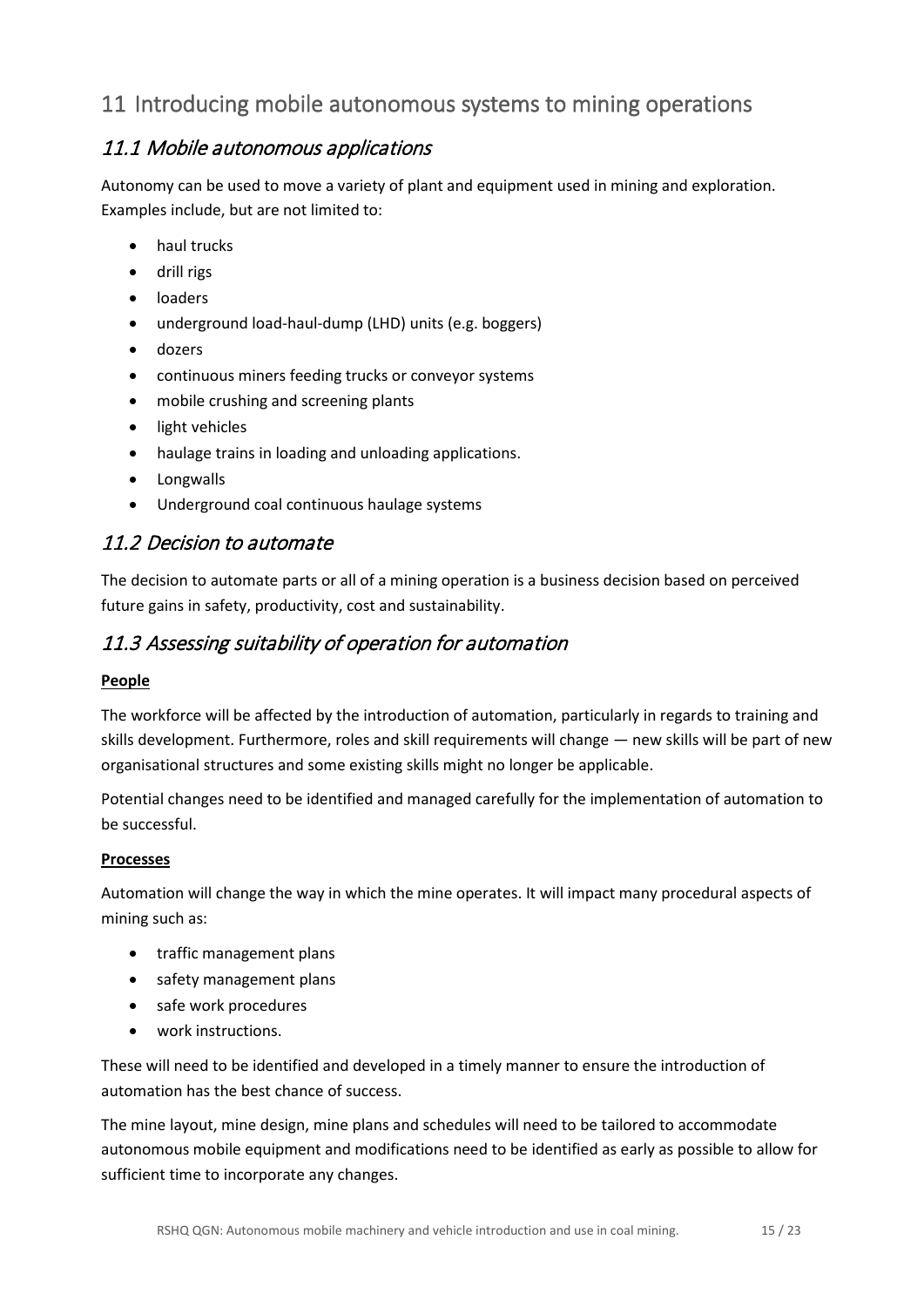#### **Technology**

The implementation of mobile equipment automation requires the application of other technology such as sophisticated and robust wireless communications networks and control rooms. These will need to be identified and be part of the deployment process.

#### <span id="page-15-0"></span>11.4 Organisational readiness

The ease with which automation can be introduced to a site will depend on the organisation's level of preparedness, at all levels, for the new technology. The greater the complexity of the proposed changes, the greater the importance of understanding whether there is a readiness for change and identifying the actions required to achieve the desired safety and performance outcomes.

Factors influencing organisational readiness include:

- robustness of safety culture
- commitment to effective change management
- responsiveness to change
- existing knowledge and understanding of autonomous mining, its risks and consequences
- human resourcing
	- o identification of new roles, responsibilities and reporting relationships
	- o recruiting to address skill gaps
- capacity of workforce to transition between mechanised and autonomous mining
	- o ability to learn
	- o adaptability of process and operation personnel
- awareness of the level of discipline required for autonomous mining.

#### <span id="page-15-1"></span>11.5 Change management

The change management strategy may need to be different for each part of the site and type of mobile autonomous technology introduced.

Key aspects to be managed should include:

- procurement and installation
	- o selection of autonomous system, including equipment specifications and associated technologies
	- o commissioning of the autonomous system (both the "conventional" equipment as well as the on- and off-board control systems)
	- o hand-over, including testing and monitoring requirements.
- mine planning
- mine design automation will have specific operating requirements (e.g. mine dimensions, layout
- of road network or underground development)
	- o mine plans and schedules although automation systems are designed to be intrinsically safe, further reduction of risk is best accomplished by minimising interactions with autonomous equipment at the mine planning and scheduling phases.
- operational procedures
	- o traffic management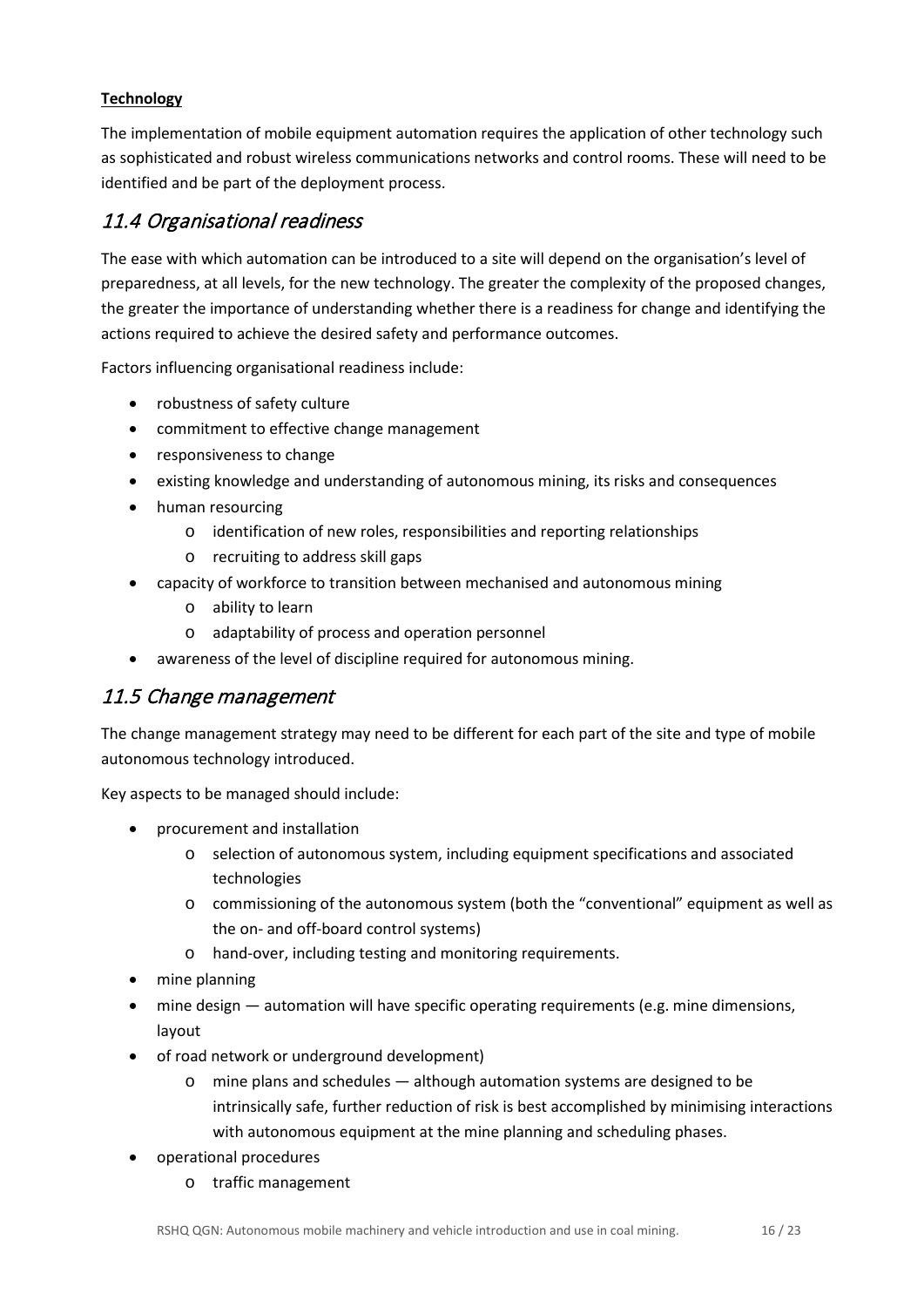- o access to and egress from an autonomous area
- o workplace inspections in an autonomous area
- o working near autonomous equipment
- o autonomous equipment inspection, servicing and maintenance
- o verification and validation to assess system integrity.
- personnel
	- $\circ$  organisational structure and control of safety  $-$  new roles and organisational structures may need to be considered
	- o training and competency assessment in advance of system implementation is challenging prior to system implementation — equipment suppliers and service providers may have specialist skills and facilities that can be used
	- o a system to ensure affected personnel are retrained and reassessed whenever systems of work or plant and equipment change, or new systems of work or plant and equipment are introduced.
- communication
	- o implementation strategy
	- o integration of autonomous systems into the operation
	- o potential impact of changes on procurement, mine planning, operational procedures and personnel.

#### <span id="page-16-0"></span>11.6 Integration of autonomy into mine planning process

The introduction of an autonomous system is typically a staged process that takes time to design and implement. Automation should not be simply seen as a "plug and play" system due to the complexity of the system and layers of safety that need to be built in.

Companies need to carefully evaluate why they wish to automate a site. They should evaluate their mine design and undertake a comprehensive risk assessment of the mining processes with support from site representatives and subject matter experts to satisfy the regulator that there are sufficient and robust controls.

The following fundamental principles need to be built into mine design and planning processes:

- risk management
- designing and planning for autonomy
- managing and minimising interactions
- autonomous infrastructure.

#### **Risk management**

Issues that subject matter experts should considered when undertaking a risk assessment for mobile autonomous mining include:

- any previous events or information (e.g. incident and injury reports, data from similar technology applications)
- reliability, maturity and available safety features of autonomous equipment and systems
- provision and frequency of validation process (e.g. trials)
- suitability of established work procedures (e.g. inspection and maintenance processes)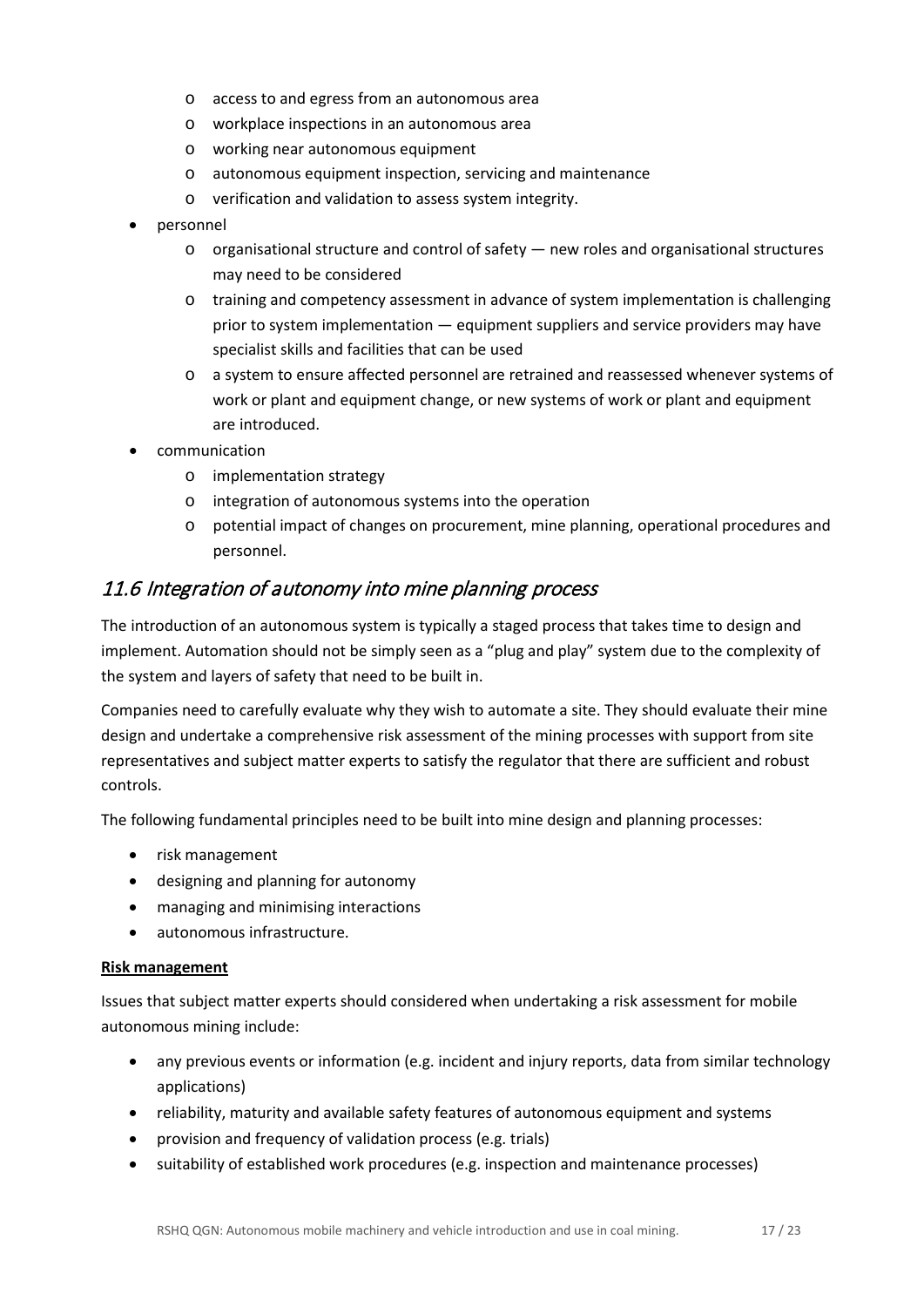- whether established emergency procedures are sufficient
- the provision and competency of operational and support personnel
- identification of specific risks and provision for regular reviews of controls.

#### **Designing and planning for autonomy**

Mine designers and planners should understand both the benefits and limitations of any technology being considered, including the:

- application of engineering and system controls to safety processes and practices
- modification of established planning and operational processes
- verification of system data (e.g. surveys) to validate mine designs and plans
- adaptability of planning and operational personnel
- application of positive outcomes to non-autonomous operations.

#### **Managing and minimising interactions**

Mine designers and planners should ensure work area design and construction are suitable for autonomy and minimise interaction with personnel and equipment, considering:

- access controls and processes for exclusion and interaction areas, such as
- resupply of consumables (e.g. fuel, water) breakdown and recovery of equipment
- loading and unloading (e.g. excavated material, drill core)
- traffic management (e.g. road network, intersections, park-ups, load and dump locations, movement of mobile processing units for explosives)
- transitions between autonomous and other operating modes (e.g. procedures for checking, clearing and acknowledging the transition)
- placement of infrastructure within the autonomous area such as:
	- o fuel facilities
	- o crushers or ore passes
- stockpiles
	- o workshops and service areas
		- crib rooms
- services (e.g. electrical reticulation, dewatering bores).

#### **Autonomous infrastructure**

The design, location and integration of autonomous infrastructure should consider:

- equipment specifications, fleet size and system capabilities (e.g. turning circle, road network layout, gradient)
- communication systems (e.g. wireless, fixed), and matters such as
	- o latency.
- bandwidth
	- o spectrum allocation
	- o packet loss
	- o maintaining connectivity (e.g. wireless cell switch time).
- redundancy
	- o network monitoring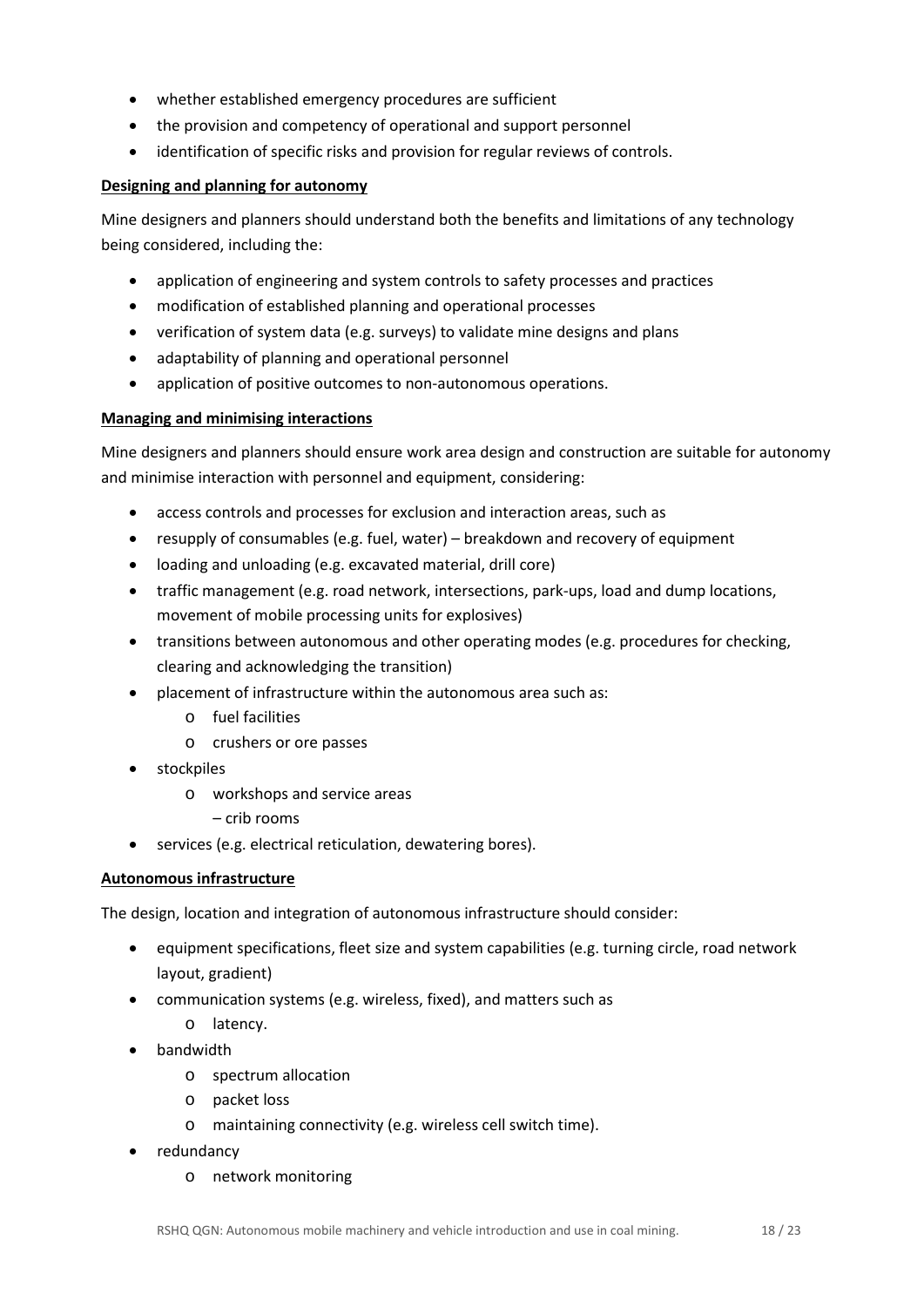• autonomous zone signage and delineation.

# <span id="page-18-0"></span>12 Potential mobile autonomous mining risks

#### <span id="page-18-1"></span>12.1 Site-specific risks

If there are no existing operations, then planning for automation can be tailored from the start to address risks common to autonomous operations.

Risk factors to consider as part of a comprehensive risk management strategy include:

- capture of changes to work areas, especially before switching work areas between manual and autonomous
- loss or interference with communication systems for autonomous equipment
- loss of control of movement of autonomous equipment (sliding or skidding)
- autonomous equipment deviating from its programmed path, leading to a fall to another level
- other human errors
- inadvertent access
- natural phenomena.

#### <span id="page-18-2"></span>12.2 Introduction into an existing operation

Where there is an existing operation, a phased approach may be necessary to manage additional risks associated with integration and segregation, such as:

- infrastructure
- communication
- traffic management.

The following scenarios should be considered for inherent risks, as well as those hazards identified for manually operated operations:

- access into autonomous area by unauthorised personnel or equipment (surface or underground)
- human errors that may lead to autonomous equipment going into unauthorised areas or performing tasks that cause safety risks (e.g. human intervention, overriding an alarm condition, failure to update information such as survey plans)
- design speed of equipment failing to consider operating tolerances
- communications failure leading to lost, degraded, delayed, misdirected or hacked communications, on-board sensor or controller failures
- loss of control movement of autonomous equipment (e.g. sliding, skidding)
- autonomous equipment deviating from its programmed area
	- o into the path of another vehicle (manually operated or autonomous)
	- o leading to a fall to another level
- autonomous interactions in an autonomous environment and traffic management interactions (e.g. failure to convert virtual intersection to actual on the ground)
- failure to communicate changes (e.g. system updates, upgrades, changes to operational practices)
- manual interactions in an autonomous environment and traffic management interactions (including escorting of non-system equipment or non-system trained personnel)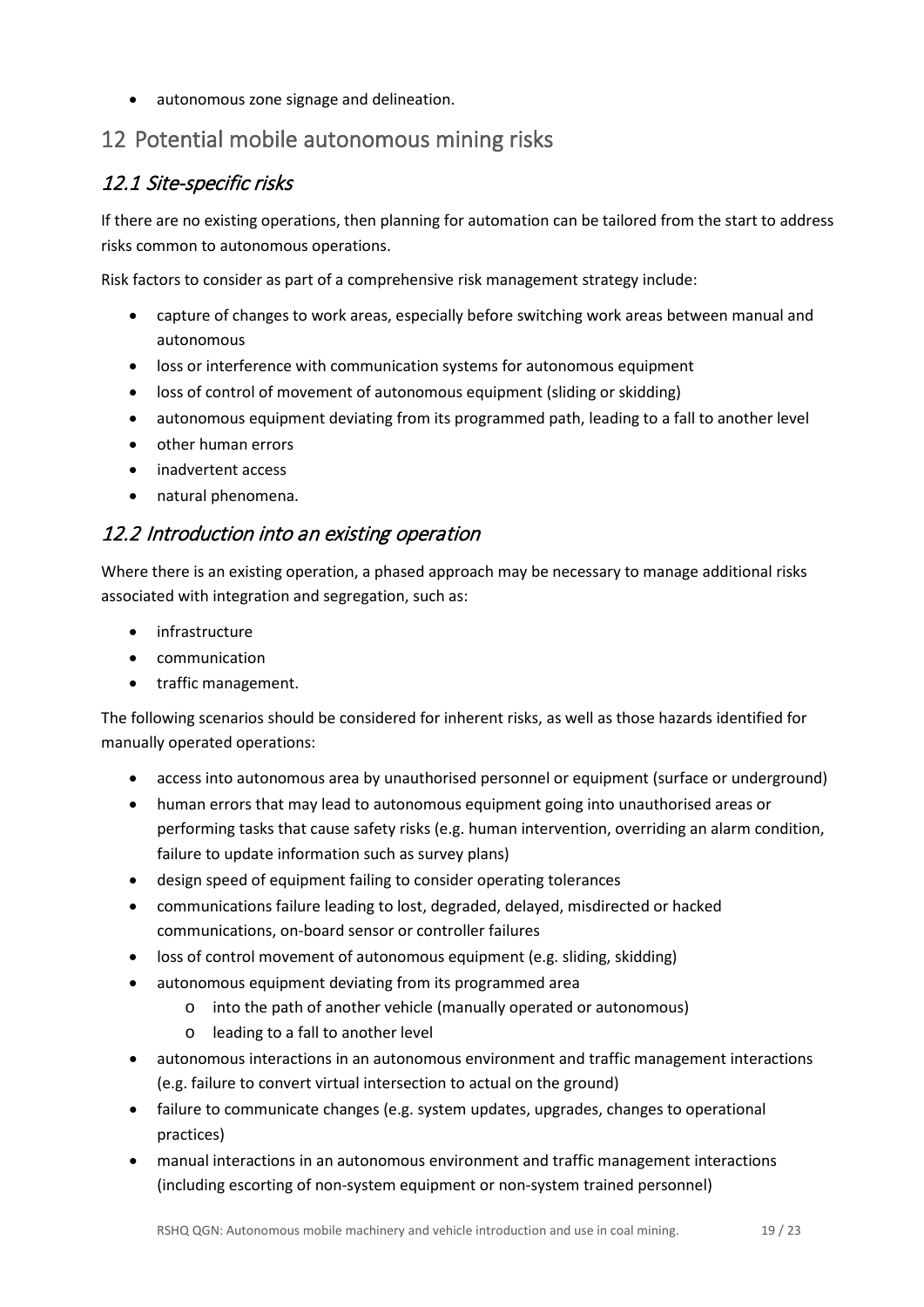- inadvertent switching between autonomous and other operating modes leading to loss of control
- interactions with pedestrians
- interactions with walls, windrows or other infrastructure
- passengers, observers and technicians aboard an operating autonomous vehicle
- remote re-starting of autonomous vehicle from a position without appropriate situational awareness
- fire
- accessing or checking autonomous equipment that has failed.

## <span id="page-19-0"></span>13 Incident reporting

Mobile autonomous mining should be as safe as or safer than conventional manually operated mining operations. An incident in an autonomous mining environment that could happen in a manually operated operation (e.g. fire, blasting incident) has the same reporting requirements. However, there are some incidents unique to the autonomous environment and their suggested reporting treatment is listed in Table below.

| Incident                                                                    | <b>Examples</b>                                                                                                                   | <b>Reporting</b> |
|-----------------------------------------------------------------------------|-----------------------------------------------------------------------------------------------------------------------------------|------------------|
|                                                                             |                                                                                                                                   | requirement      |
| Uncontrolled movement                                                       | Autonomous equipment fails to stay within<br>the designed travel parameters due to a<br>system malfunction                        | Reportable HPI   |
|                                                                             | Any uncommanded motion of autonomous<br>equipment                                                                                 |                  |
|                                                                             | Autonomous equipment starting / moving<br>without pre-start alarms operating where<br>fitted                                      |                  |
|                                                                             | Autonomous equipment fails to stop when<br>commanded                                                                              |                  |
|                                                                             | Failure to change motion when so<br>commanded due to system failure                                                               |                  |
| Unauthorised entry into<br><b>Autonomous Zone</b>                           | Unauthorised entry of vehicle / equipment<br>into the autonomous zone<br>Unauthorised entry of person into the<br>autonomous zone | Reportable HPI   |
| Failure to follow critical control<br>steps within the autonomous<br>system | Failure to correctly establish exclusion zones<br>within the autonomous operating area                                            | Reportable HPI   |
| Collision                                                                   | A collision or near miss with other                                                                                               | Reportable HPI   |

*Examples of autonomous-specific incidents that result from system malfunctions or operator errors, and the reporting requirements under the Queensland mining legislation.*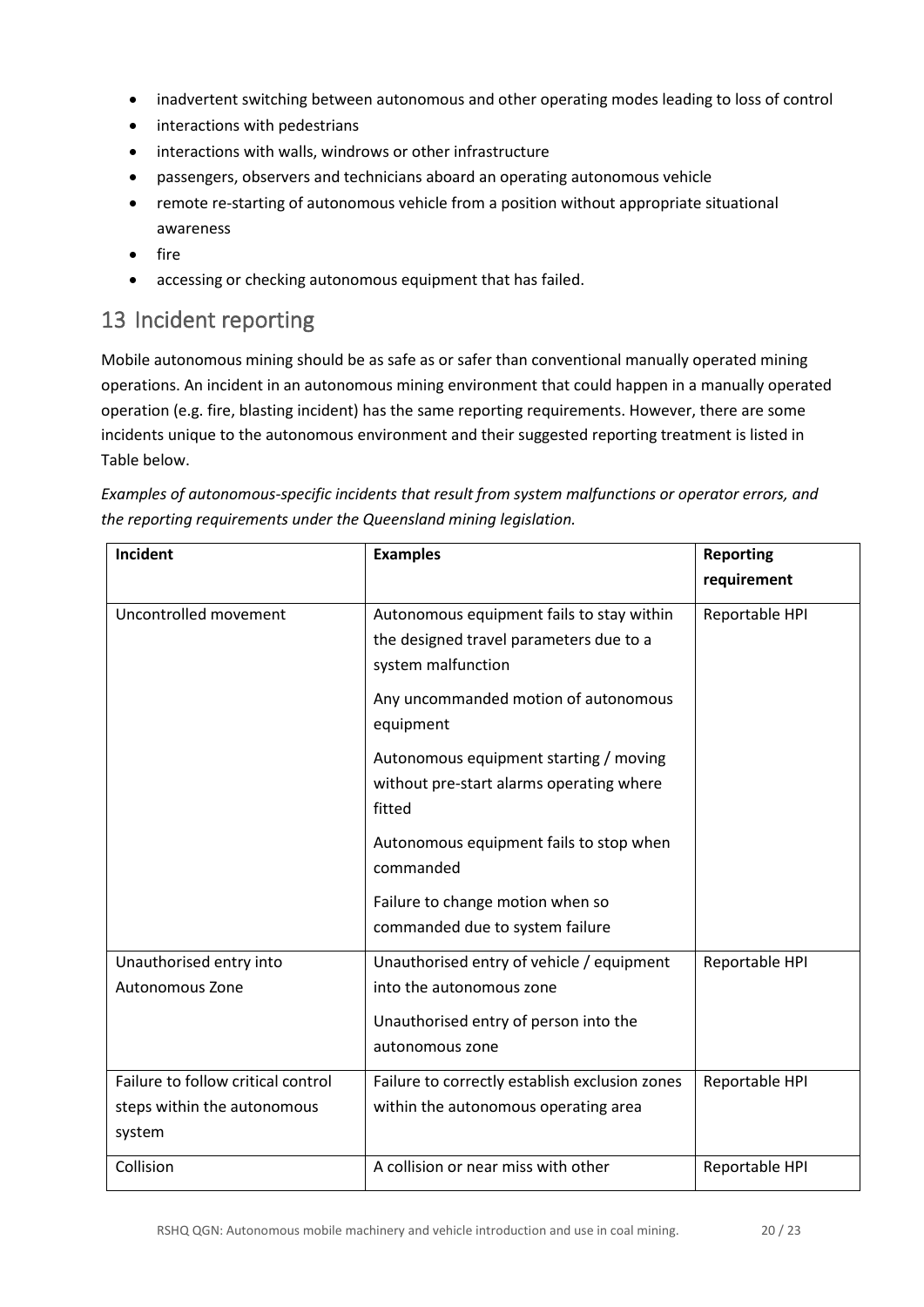|                                     | equipment or infrastructure that endangers<br>the safety or health of a person<br>A collision with a person |                |
|-------------------------------------|-------------------------------------------------------------------------------------------------------------|----------------|
| Any other autonomous incident       |                                                                                                             | Reportable HPI |
| that causes, or has the potential   |                                                                                                             |                |
| to cause a significant adverse      |                                                                                                             |                |
| effect on the safety or health of a |                                                                                                             |                |
| person                              |                                                                                                             |                |

# <span id="page-20-0"></span>14 For more information

Contact the inspectorate at [QldMinesInspectorate@rshq.qld.gov.au](mailto:QldMinesInspectorate@rshq.qld.gov.au)

Other contact details are available on our website: [www.rshq.qld.gov.au/contact/mines-inspectorate](https://www.rshq.qld.gov.au/contact/mines-inspectorate)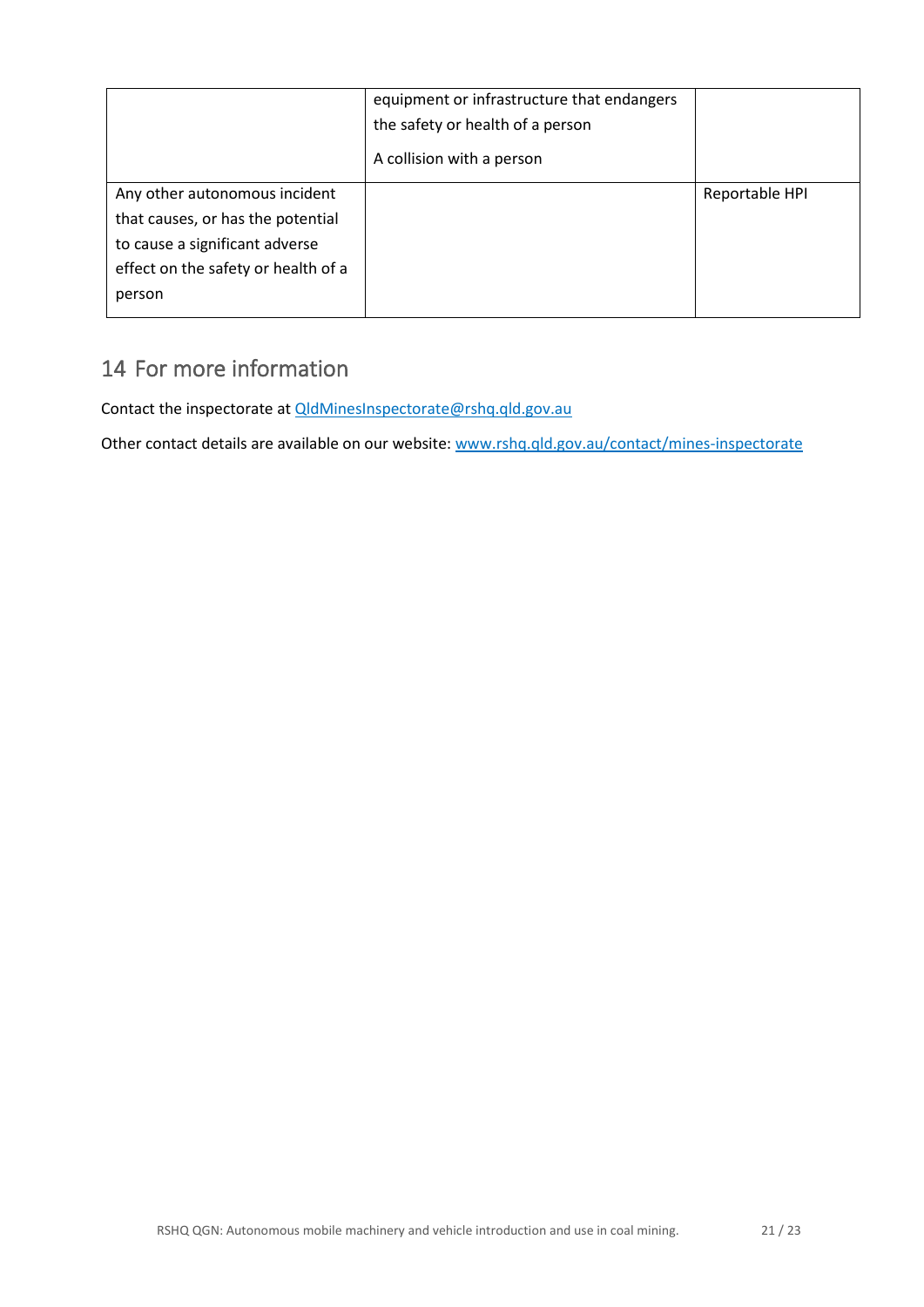# <span id="page-21-0"></span>Appendix 1: Selected standards and other guidance

Examples of Australian and International Standards and other guidance that may apply to mobile autonomous mining systems are listed below.

*Note: This list is not exhaustive but gives an indication of the many aspects to be considered.*

#### **Safety lifecycle (risk assessment)**

- AS/NZS ISO 31000 Risk Management Principles and guideline
- AS/NZS 3100 Approval and test specification General requirements for electrical equipment
- ISO 12100 Safety of machinery General principles for design Risk assessment and risk reduction
- AS/IEC 61508.1 Functional safety of electrical/ electronic/programmable electronic safetyrelated systems – General requirements

#### **Design**

- ISO 5006 Earth-moving machinery Operator's field of view Test method and performance criteria
- ISO 13849 Safety of machinery Safety-related parts of control systems
- ISO 16001 Earth-moving machinery Hazard detection systems and visual aids Performance requirements and tests
- AS 17757 Earth-moving machinery and mining Autonomous and semi-autonomous machine system safety
- ISO 20474 Earth-moving machinery Safety
- IEC 61508.2 Functional safety of electrical/ electronic/programmable electronic safety-related systems – Requirements for electrical/electronic/programmable electronic safety-related systems
- IEC 61508.3 Functional safety of electrical/electronic/ programmable electronic safety-related systems – Software requirements
- AS/NZS 60529 Degrees of protection provided by enclosures (IP Code)
- AS ISO 19014 (series) Earth-moving machinery Functional Safety

*Note: [https://www.cmeig.com.au/wp-content/uploads/CMEIG-EMESRT-ICMM-White-Paper-and-Guiding-](https://www.cmeig.com.au/wp-content/uploads/CMEIG-EMESRT-ICMM-White-Paper-and-Guiding-Principles-for-Functional-Safety-on-Earthmoving-Machinery-Ver.-0.5-March-2020.pdf)[Principles-for-Functional-Safety-on-Earthmoving-Machinery-Ver.-0.5-March-2020.pdf](https://www.cmeig.com.au/wp-content/uploads/CMEIG-EMESRT-ICMM-White-Paper-and-Guiding-Principles-for-Functional-Safety-on-Earthmoving-Machinery-Ver.-0.5-March-2020.pdf) provides additional information on functional safety*

#### **For smart tele-remote**

• AS 4240 - Remote control systems for mining equipment – Design, construction, testing, installation and commissioning

#### **Training guidance**

Resources and Infrastructure Industry (RII) autonomous and remote operations units of competency

- RIIARO301 Work safely in autonomous environments
- RIIARO303 Operate equipment in autonomous environments
- RIIARO304 Coordinate and interact with autonomous systems
- RIIARO305 Build and maintain routes for autonomous operations